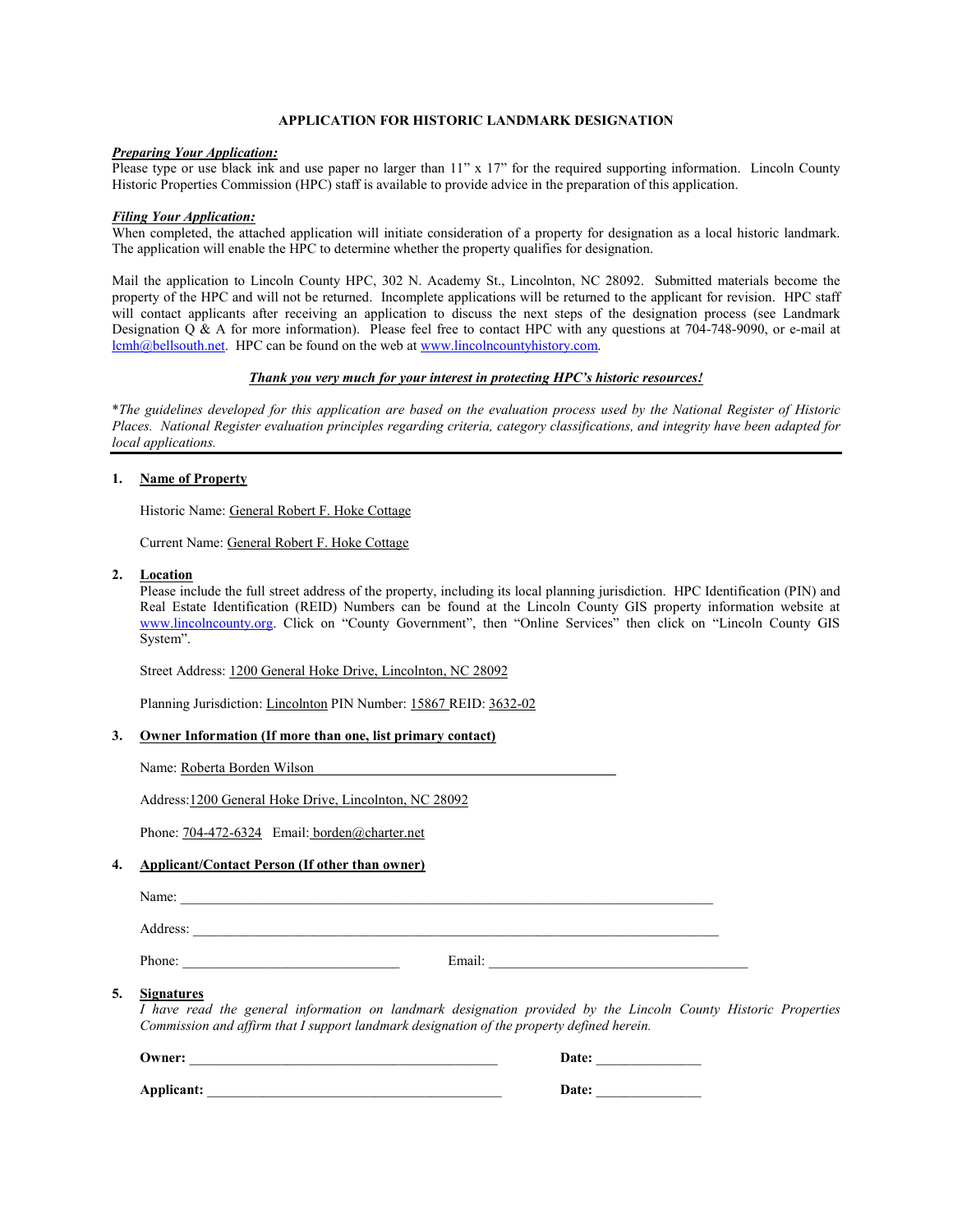#### **OFFICE USE ONLY: Received by:**  Date:

**6. General Date/Site Information**

A. Date of Construction and major additions/alterations: late nineteenth or early twentieth century

\_\_\_\_\_\_\_\_\_\_\_\_\_\_\_\_\_\_\_\_\_\_\_\_\_\_\_\_\_\_\_\_\_\_\_\_\_\_\_\_\_\_\_\_\_\_\_\_\_\_\_\_\_\_\_\_\_\_\_\_\_\_\_\_\_\_\_\_\_\_\_\_\_\_\_\_\_\_\_\_\_\_

B. Number, type, and date of construction of outbuildings: A mechanical shed for the pool and a potting shed were added in 1965.

C. Approximate lot size or acreage: 4.716

D. Architect, builder, carpenter, and /or mason: Unknown

E. Original Use: Single-Family Dwelling

F. Present Use: Single-Family Dwelling

G. Significance for Landmark Designation: Architecture

### **7. Classification**

### **A. Category (fill in type from below): Building**

- **Building** created principally to shelter any form of human activity (i.e. house, barn/stable, hotel, church, school, theater, etc.)
- **Structure** constructed usually for purposes other than creating human shelter (i.e. tunnel, bridge, highway, silo, etc.)
- **Object** constructions that are primarily artistic in nature. Although movable by nature or design, an object is typically associated with a specific setting or environment (i.e. monument, fountain, etc.)
- **Site** the location of a historic event, a prehistoric or historic occupation or activity, or a building or structure, whether standing, ruined or vanished, where the location itself possesses historic, cultural, or archeological value, regardless of the value of any existing structure (i.e. battlefields, cemeteries, designed landscape, etc.)

**B. Ownership (check one):** -Private Public

#### **C. Number of Contributing and non-contributing resources on the property:**

A contributing building, site, structure, or object adds to the historic associations, historic architectural qualities, or archeological values for which a property is significant because it was present during the period of significance, relates to the documented significance of the property, and possesses historic integrity or is capable of yielding important information about the period.

|                   | Contributing | Non-contributing |
|-------------------|--------------|------------------|
| <b>Buildings</b>  |              |                  |
| <b>Structures</b> |              |                  |
| Objects           |              |                  |
| <b>Sites</b>      |              |                  |

#### **D. Previous field documentation (when and by whom):** 1985, Marvin Brown

*Please contact Jason Harpe at the Historic Properties Commission to determine if the property is included in the Lincoln County survey (704-748-9090)* 

**E. National Register Status and date (listed, eligible, study list):** N/A\_\_\_\_\_\_\_\_\_\_\_\_\_\_\_\_\_\_\_\_\_\_\_\_\_\_\_\_\_\_\_\_\_\_\_\_

*Please contact Jason Harpe at the Historic Properties Commission at (704-748-9090)* 

**8. Supporting Documentation (Please type or print and attach to application on separate sheets. Please check box when item complete.)** 

 $\_$  , and the set of the set of the set of the set of the set of the set of the set of the set of the set of the set of the set of the set of the set of the set of the set of the set of the set of the set of the set of th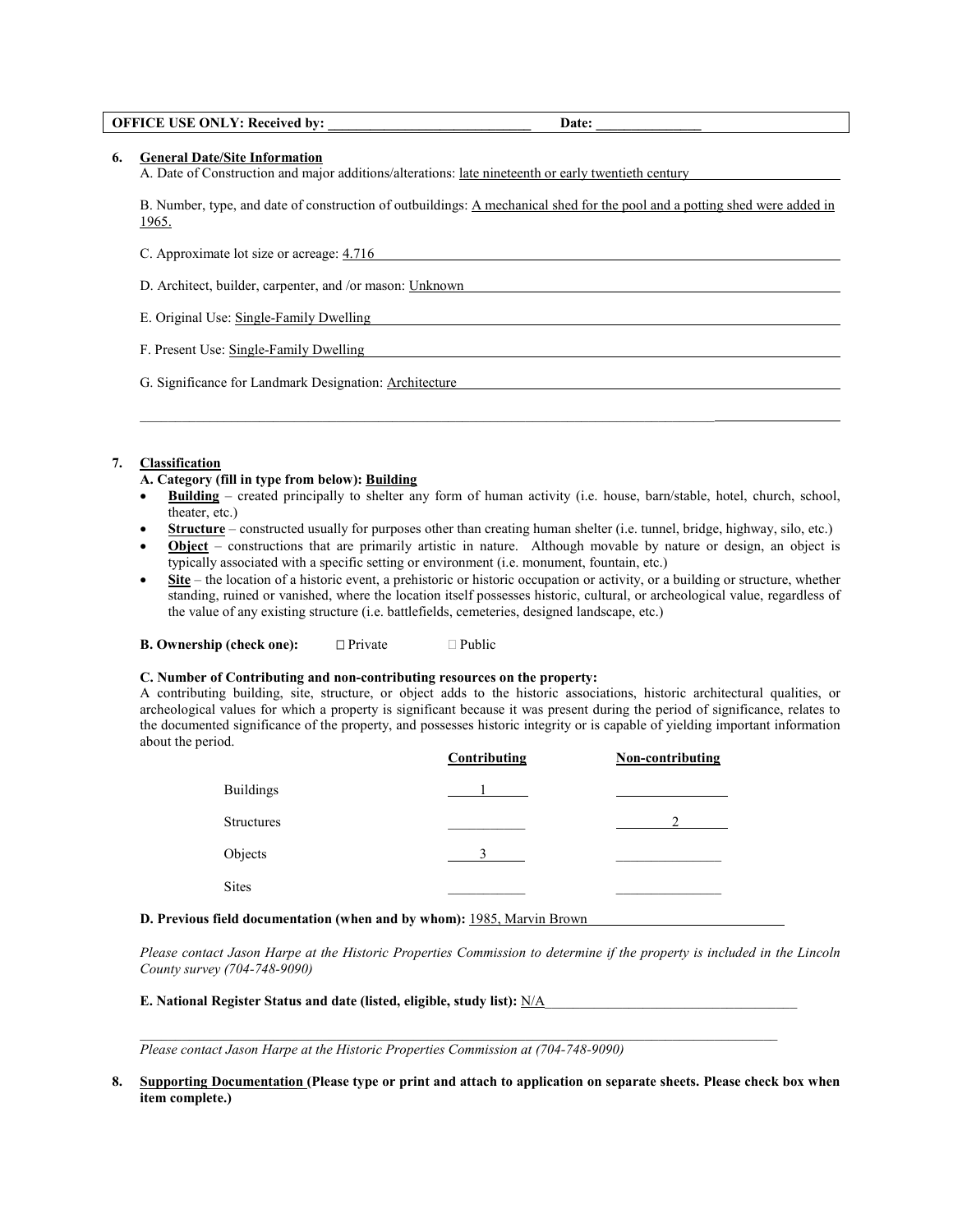### **A. Required Photographs**

All photographs are required to be **digital, in JPEG (.ipg) format, and submitted on a recordable CD or DVD.**  Please note the following requirements:

- *Minimum Standard:* **6.5" x 4.5" at a resolution of 300ppi** (a pixel dimension of **1950 x 1350)**
- *File Size:* There is no maximum or minimum for the file size of an image; however, smaller file sizes may be necessary when emailing images.
- *Proof Sheet:* Proof sheets are still required to show what is on a CD or DVD without having to load to disk. Proofs may be printed in either color or black and white as long as the images are crisp and legible. There should be a minimum of four and a maximum of six proofs per 8.5" x 11" sheet, with no image smaller than 3.25" on its longest side. Proofs should be labeled as they appear on the disk.
- *Naming Images:* Please label image files for the Local Designation Application as follows: LN\_PropertyName\_Description.jpg (ex. LN\_ABCHouse\_front\_façade.jpg)

 For buildings and structures, include all elevations and at least one (1) photo of all other contributing and noncontributing resources, as well as at least one (1) photo showing the main building or structure within its setting. For objects, include a view of the object within its setting, as well as a variety of representative views. For sites, include overall views and any significant details.

#### **B. Floor Plan (for buildings and structures)**

Please include a detailed floor plan showing the original layout, dimensions of all rooms, and any additions (with dates) to the building or structure. Drawings do not have to be professionally produced nor do they need to be to exact scale, but should accurately depict the layout and dimensions of the property.

#### **C. Maps**

Include two (2) maps: one (1) clearly indicating the location of the property in relation to the local community, and one (1) showing the boundaries of the property. Tax maps with the boundaries of the property are preferred, but survey or sketch maps are acceptable. Please show street names and numbers and all structures on the property.

#### **D. Historical significance (Applies to all classifications)**

Note any significant events, people, and/or families associated with the property. Please clearly define the significance of the property in the commercial, social or political history of Lincoln County or of the local community. Include all major property owners of the property, if known. Include a bibliography of sources consulted.

### **E. Architectural description, significance and integrity (for buildings, structures and objects)**

For **buildings and structures,** describe significant exterior architectural features, additions, remodeling, alterations and any significant outbuildings. For **objects,** describe the physical appearance of the object(s) to be designated in context of the history of the local community or of Lincoln County. For example, a building or structure might be a community's only surviving example of Greek Revival architecture or it may be a unique local interpretation of the Arts and Crafts movement. An object might be a statue designed by a notable sculptor. Include a description of how the building, structure or object currently conveys its historic integrity. For example, does it retain elements of its original design, materials, location, workmanship, setting, historic associations, or feeling, or any combination thereof? Please include a bibliography of sources consulted.

#### **F. Property boundary, significance and integrity (Applies to all classifications)**

Describe the land area to be designated, address any prominent landscape features. Clearly explain the significance of the land area proposed for designation and its historical relationship to the **building(s), structure(s) or object(s)** located within the property boundary or, in the case of **sites,** the historical event or events that make the land area significant. For **buildings and structures,** the designated land area may represent part of or the entire original parcel boundaries, or may encompass vegetative buffers or important outbuildings. For **objects,** the designated land area may continue to provide the object's historic context (i.e., a statue's historic park setting). For **sites,** the designated area may encompass a landscape that retains its historic integrity (i.e. a battlefield encompassing undisturbed historic view sheds).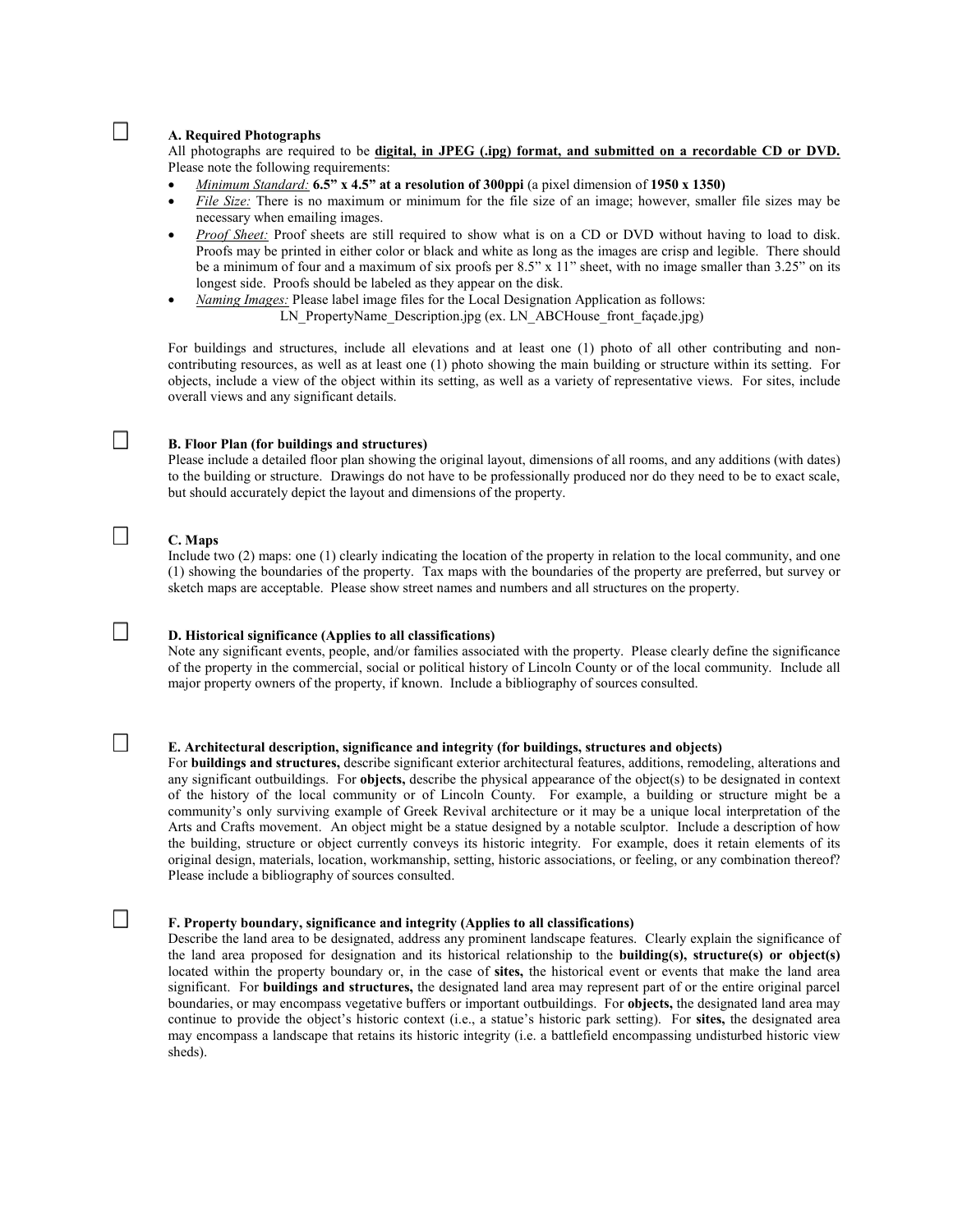# **8 A. Required Photographs**



Gen. Robert F. Hoke Cottage, Facade, South Elevation



Gen. Robert F. Hoke Cottage, Southeast corner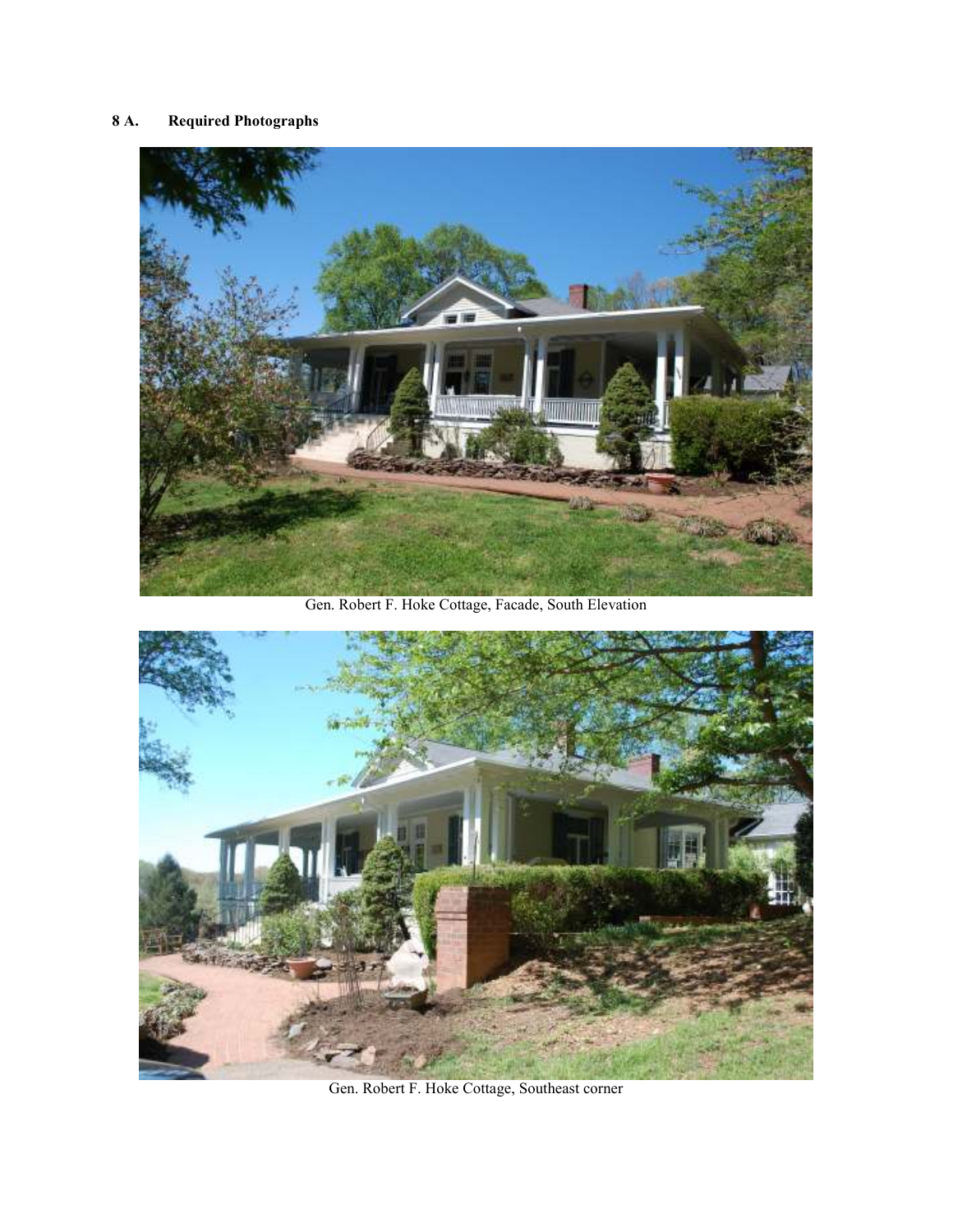

Gen. Robert F. Hoke Cottage, Southwest corner



Gen. Robert F. Hoke Cottage, West Elevation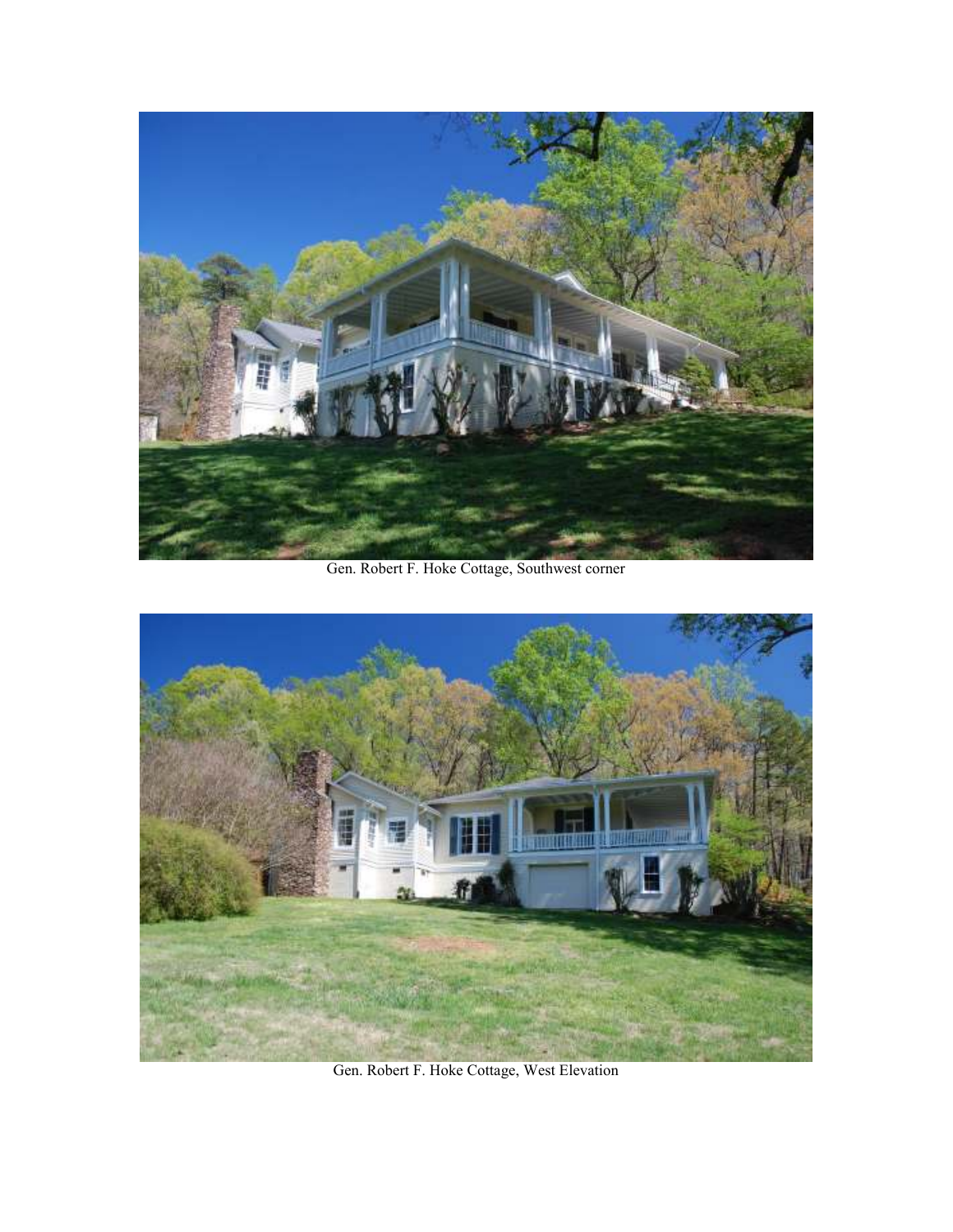

Gen. Robert F. Hoke Cottage, North elevation



Gen. Robert F. Hoke Cottage, North elevation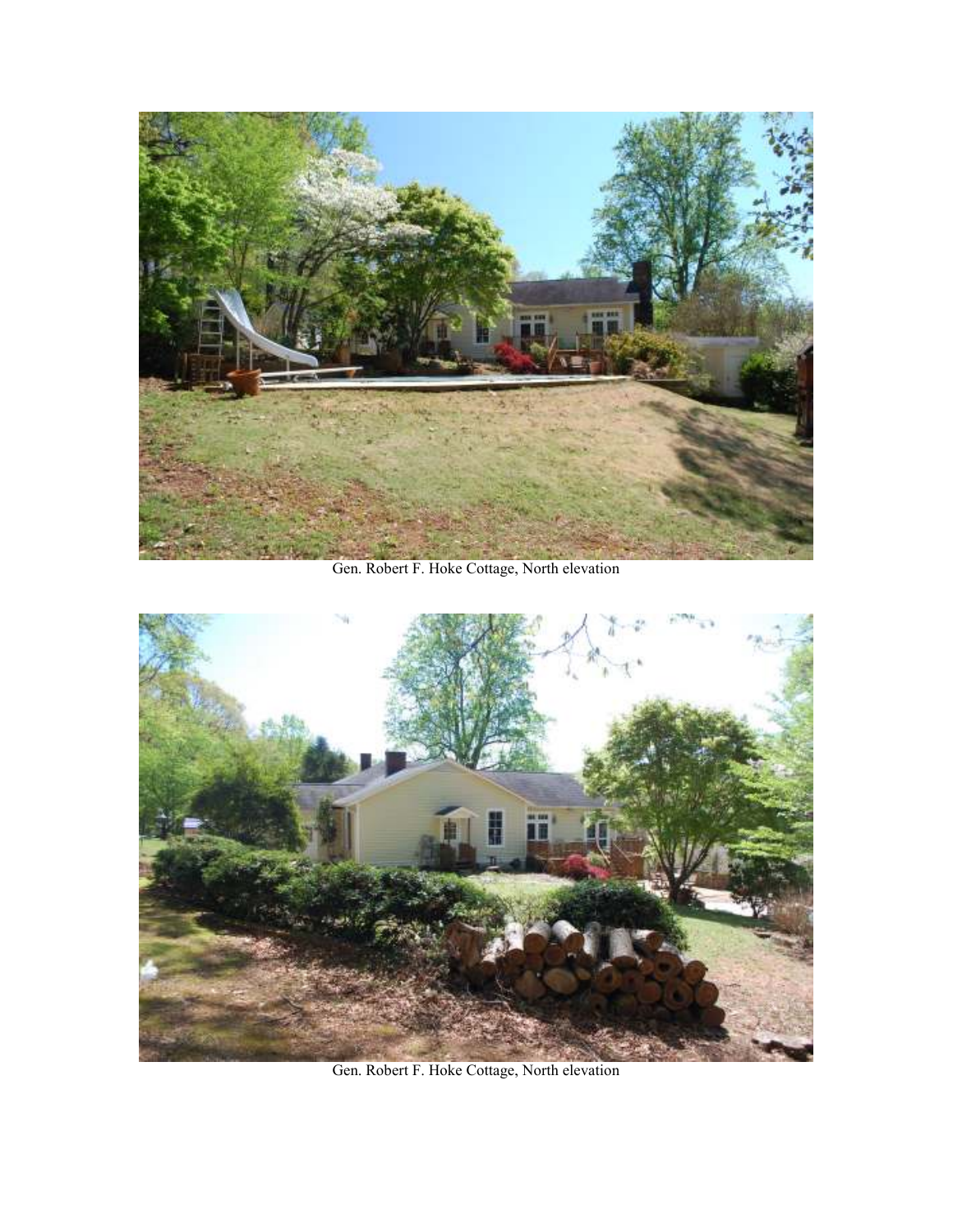

Gen. Robert F. Hoke Cottage, East elevation



Gen. Robert F. Hoke Cottage, East elevation, 1997 addition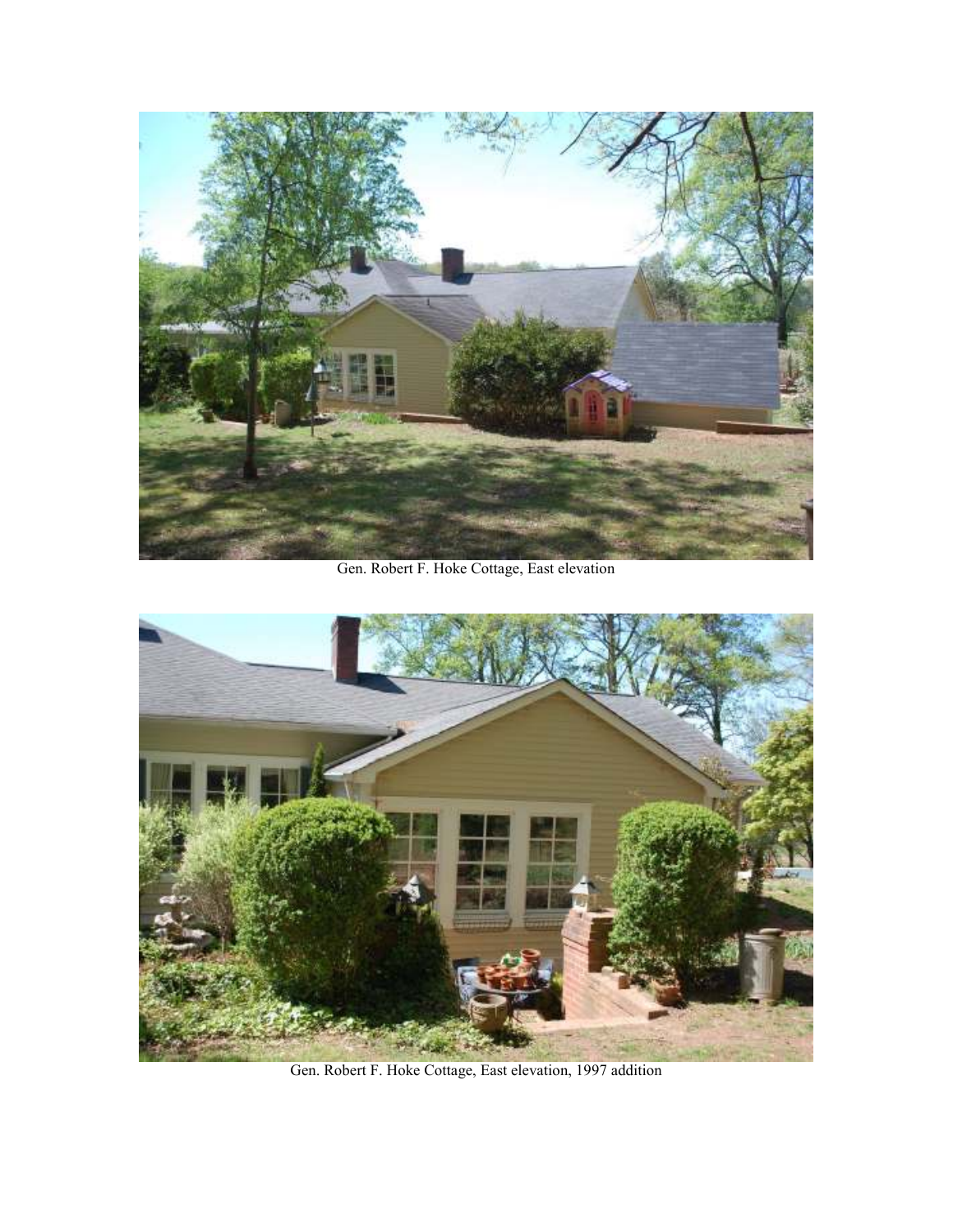

Gen. Robert F. Hoke Cottage, East Elevation, 1997 addition (View from porch)



Gen. Robert F. Hoke Cottage, South Elevation, Front Porch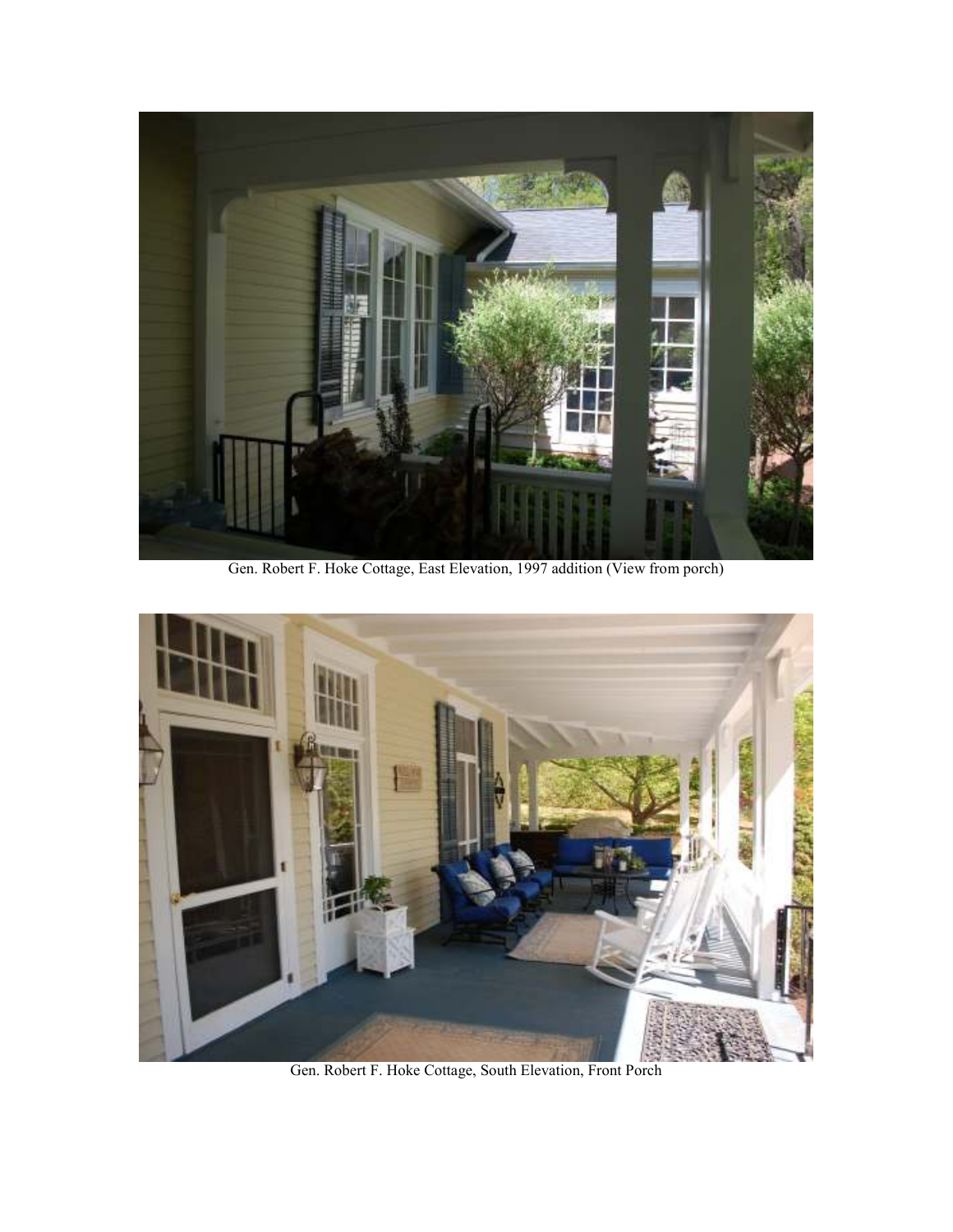

Gen. Robert F. Hoke Cottage, South Elevation, Front Entry



Gen. Robert F. Hoke Cottage, South Elevation, Front Porch Gen. Robert F. Hoke Cottage, Porch posts

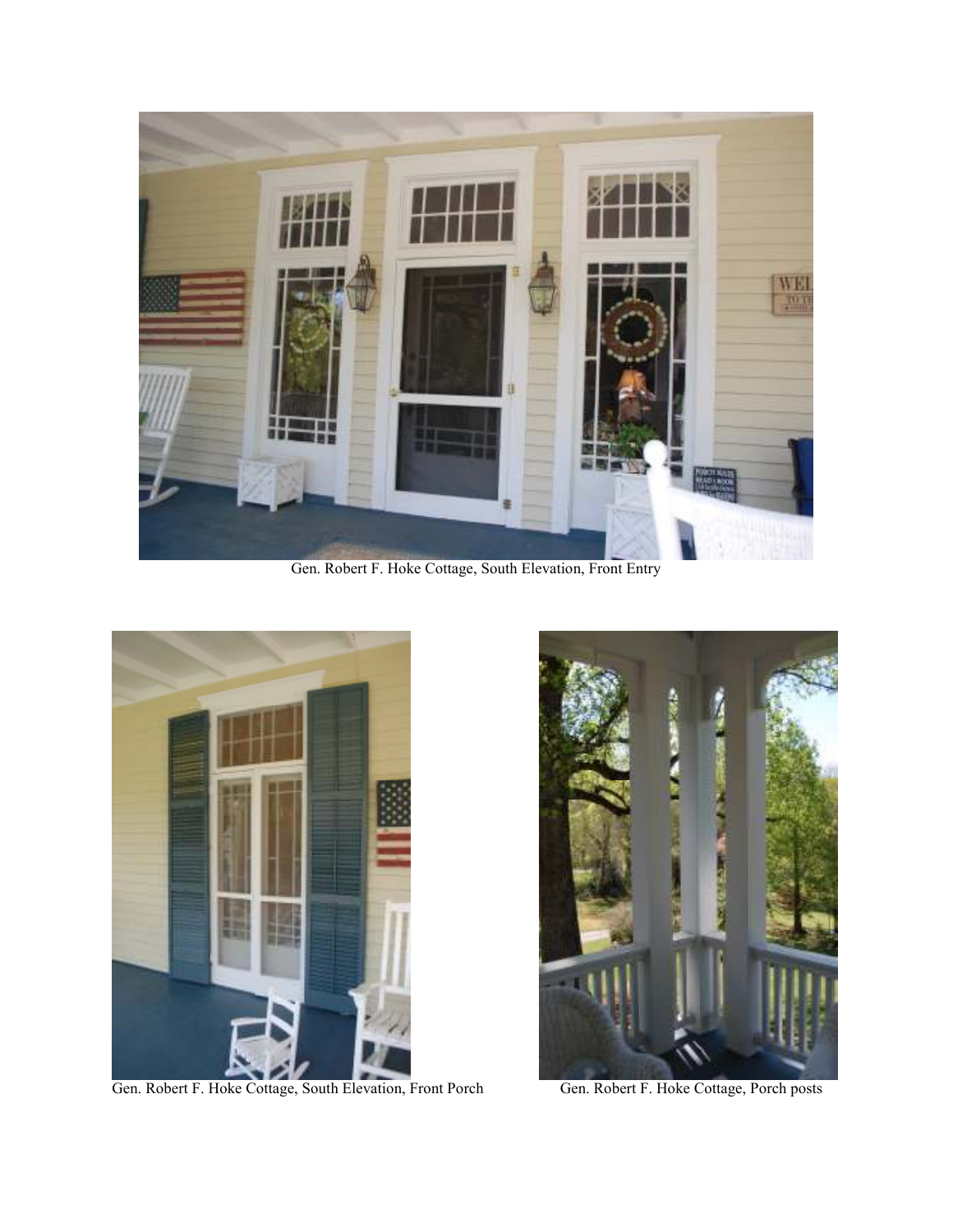

Gen. Robert F. Hoke Cottage, Outbuilding, ca. 1997



Gen. Robert F. Hoke Cottage, South Elevation, Central Entry, Interior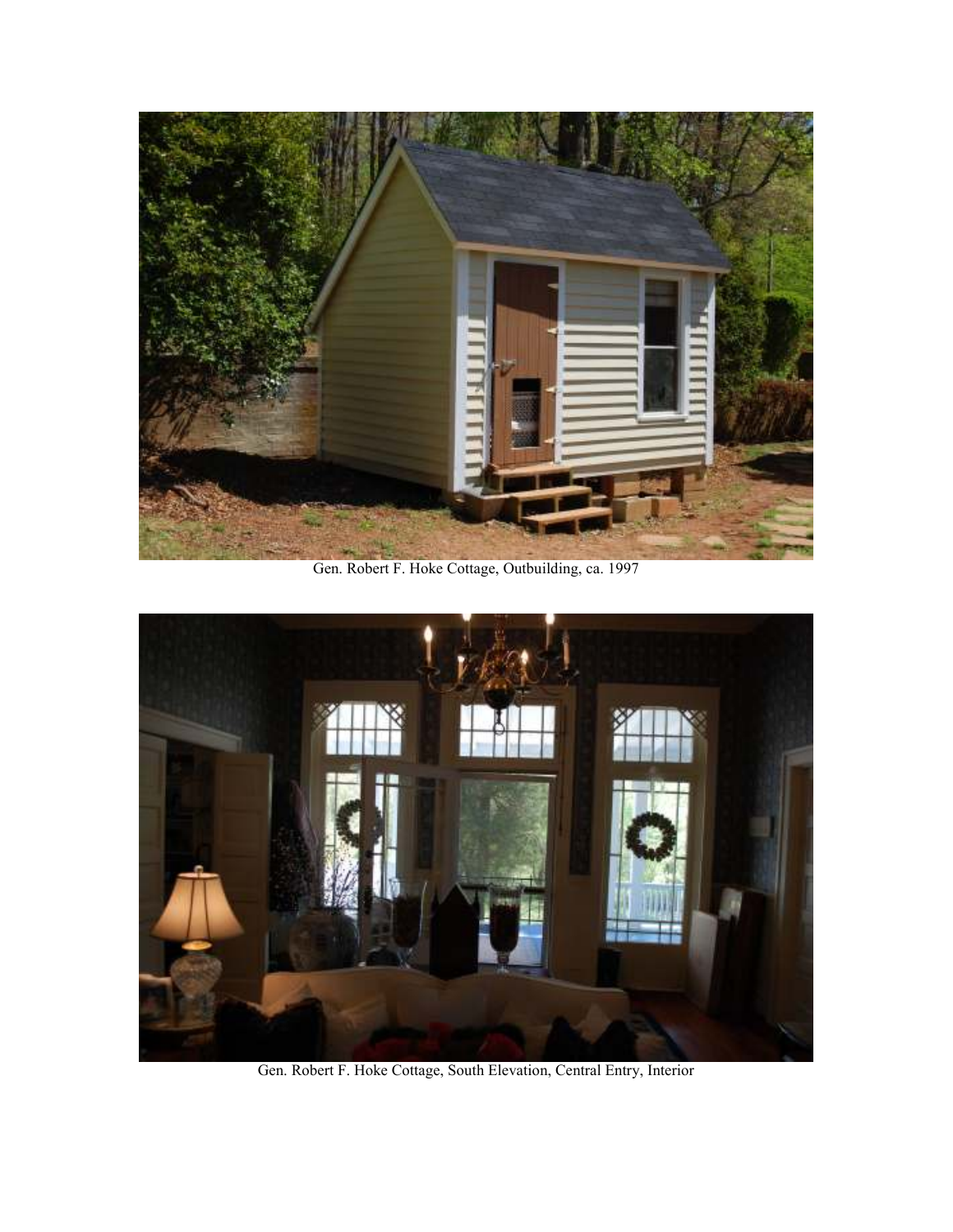

Gen. Robert F. Hoke Cottage, Dining Room, East Elevation



Gen. Robert F. Hoke Cottage, Kitchen, East Elevation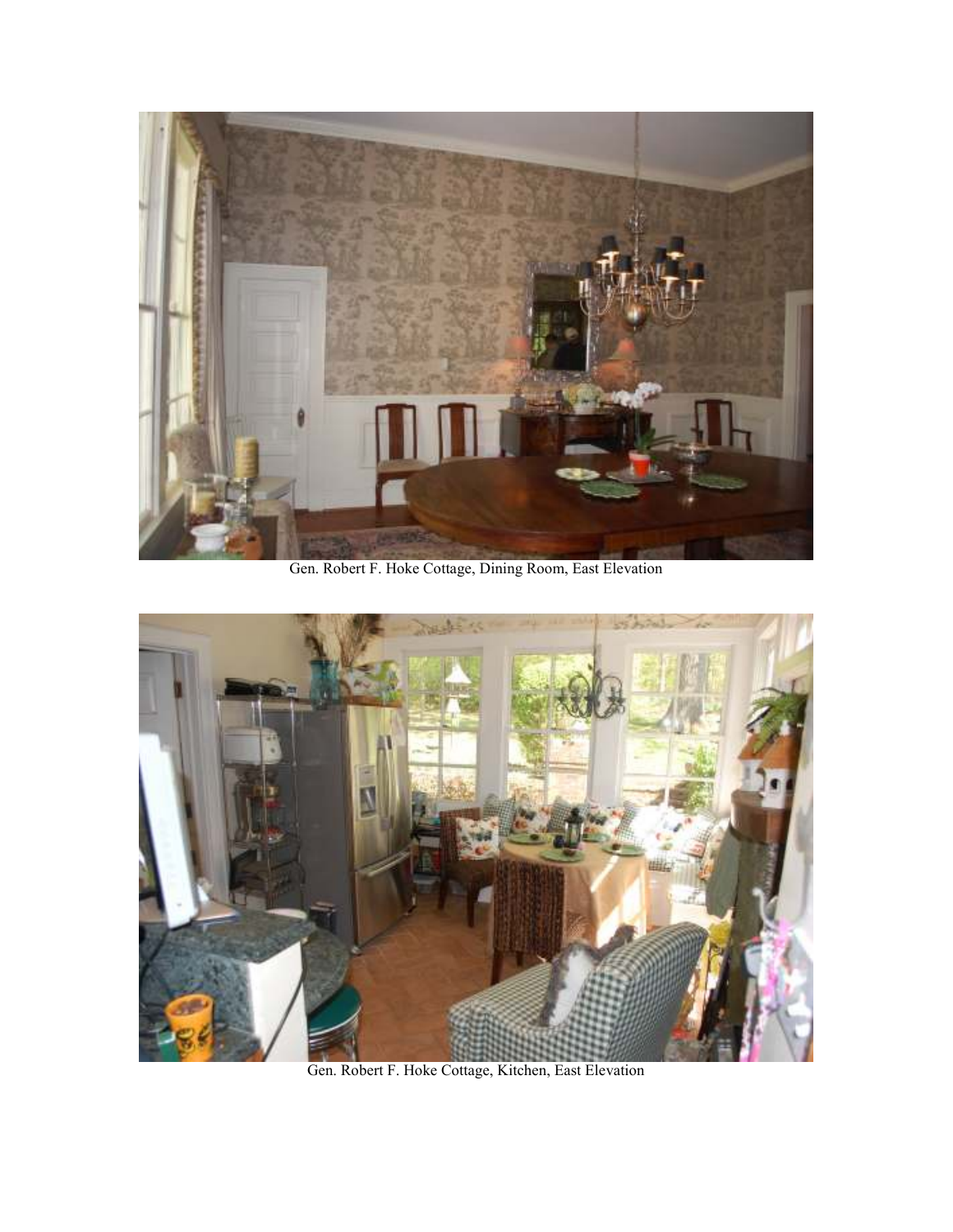

Gen. Robert F. Hoke Cottage, Kitchen, East Elevation



Gen. Robert F. Hoke Cottage, Den, North Elevation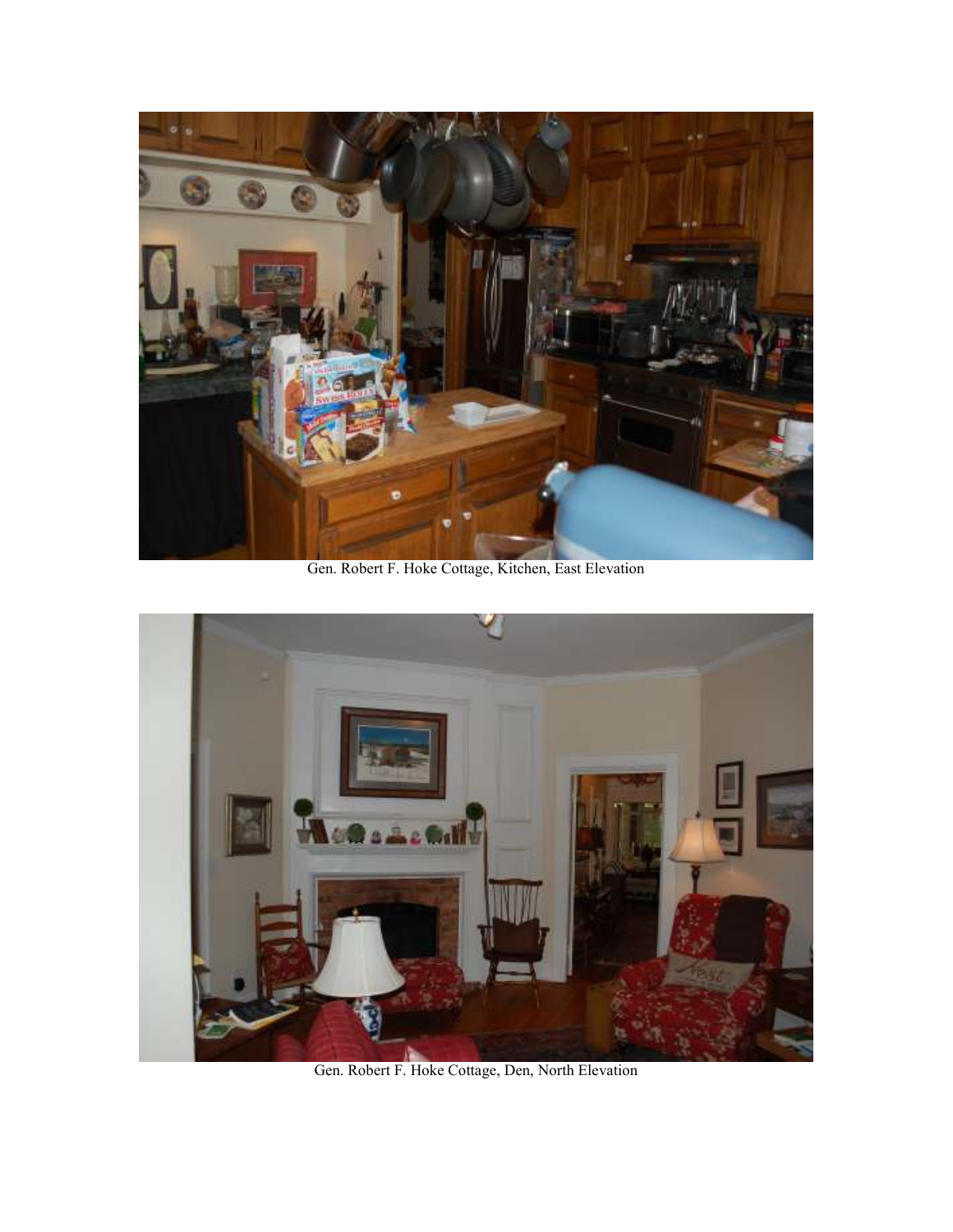

Gen. Robert F. Hoke Cottage, Family Room addition, ca. 1997, West Elevation



Gen. Robert F. Hoke Cottage, Bedroom, East Elevation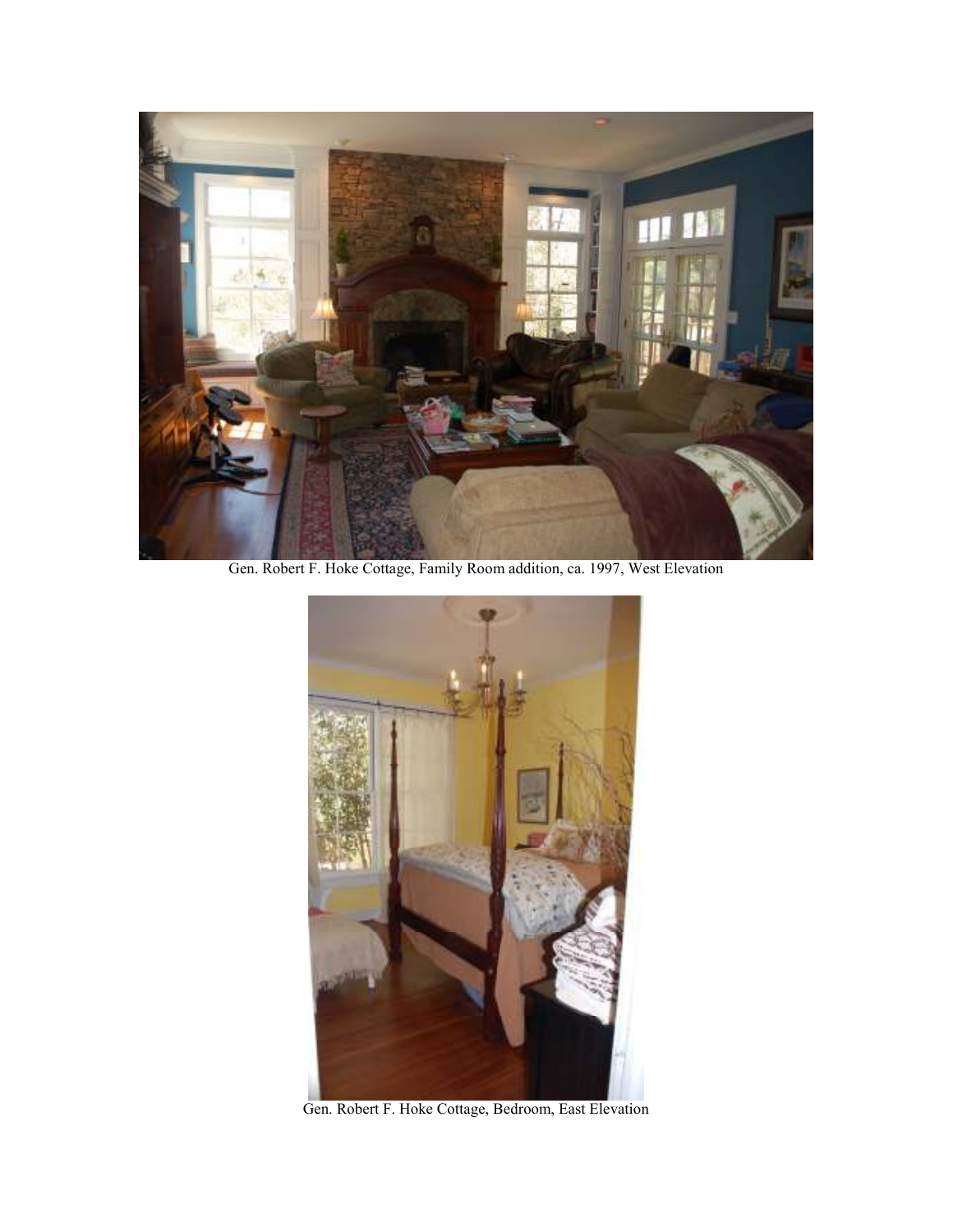

Gen. Robert F. Hoke Cottage, Central Hallway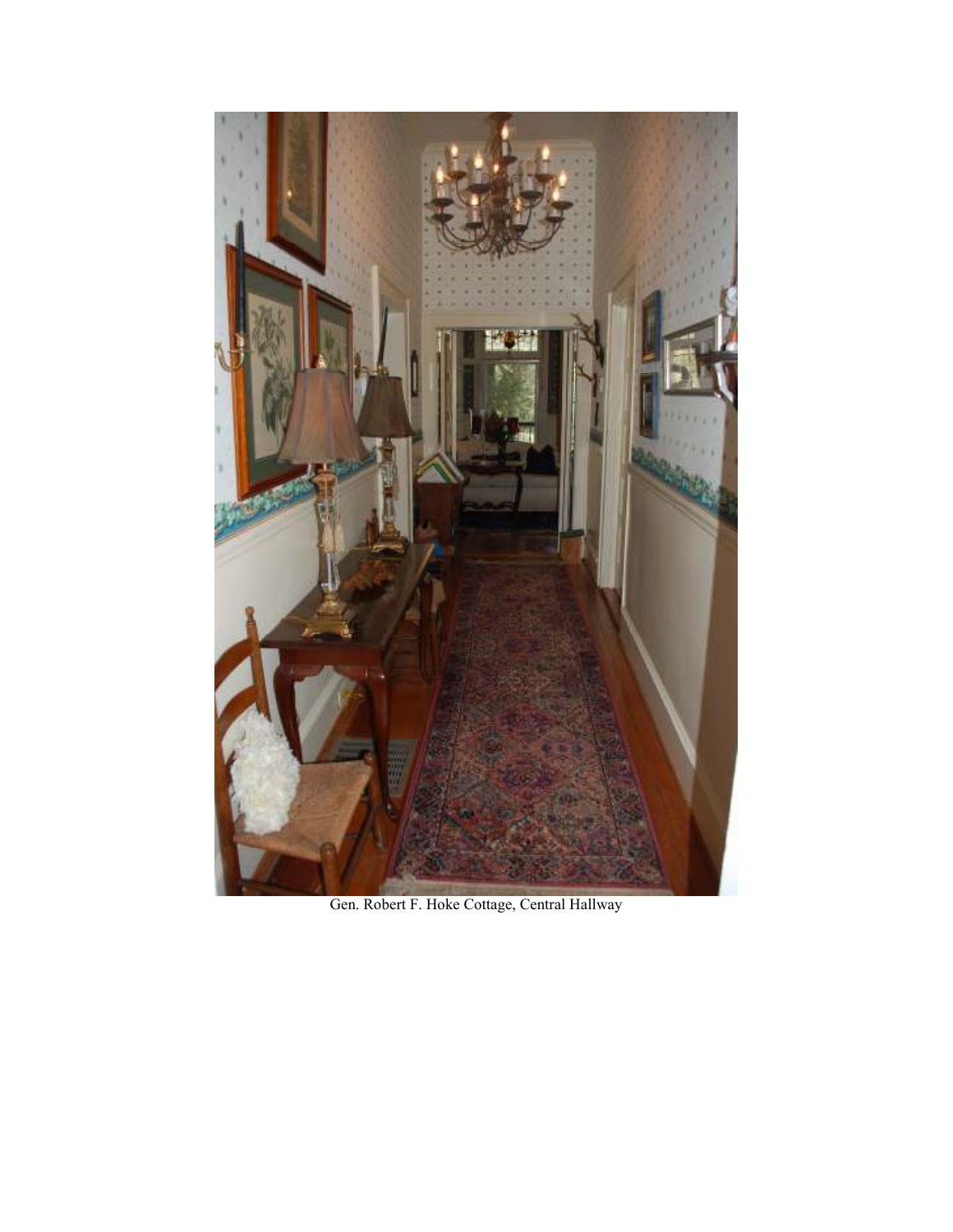

Gen. Robert F. Hoke Cottage, Bedroom, West Elevation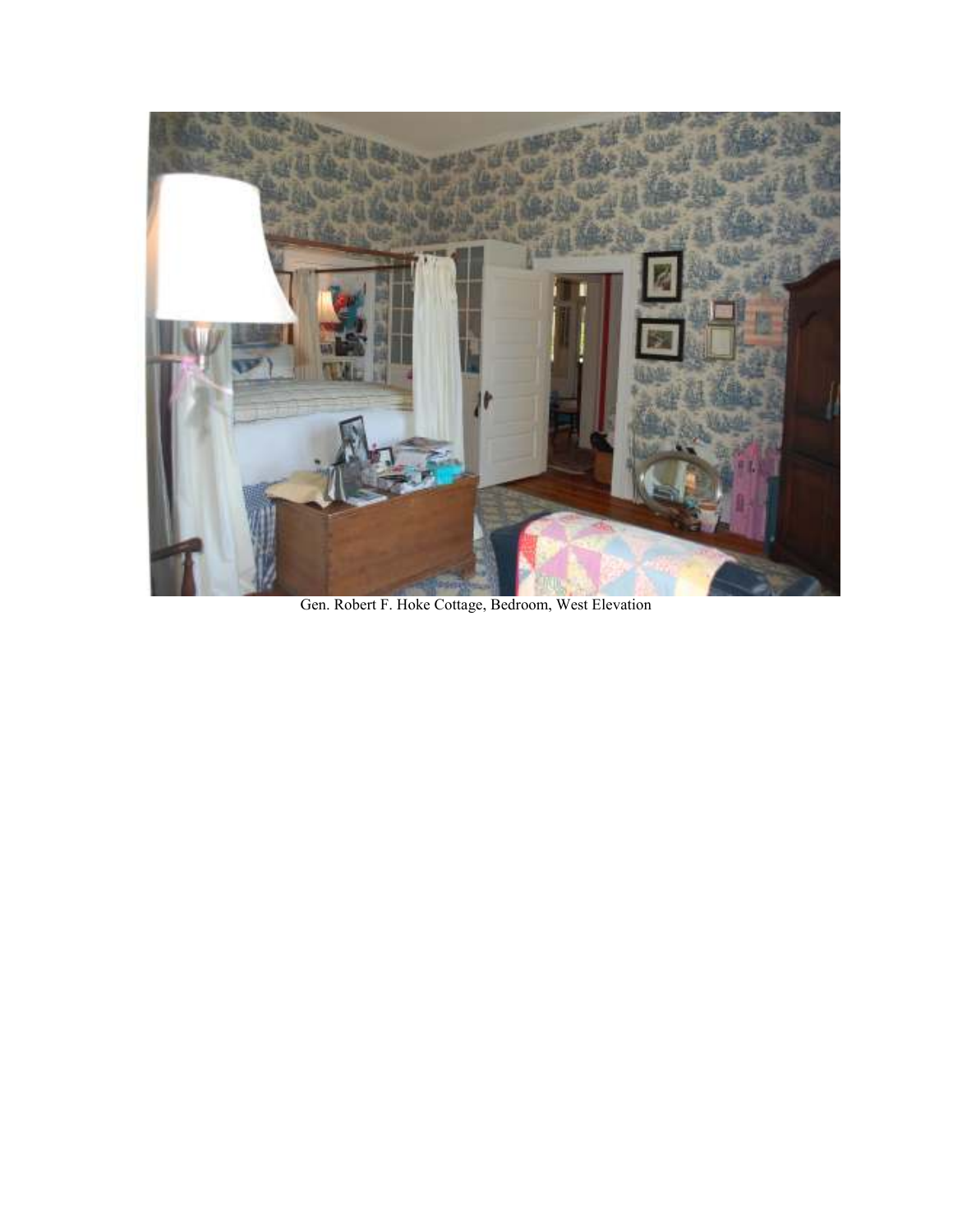## **8 B. Floor Plans**



Gen. Robert F. Hoke Cottage, Floor Plan by Roberta Borden Wilson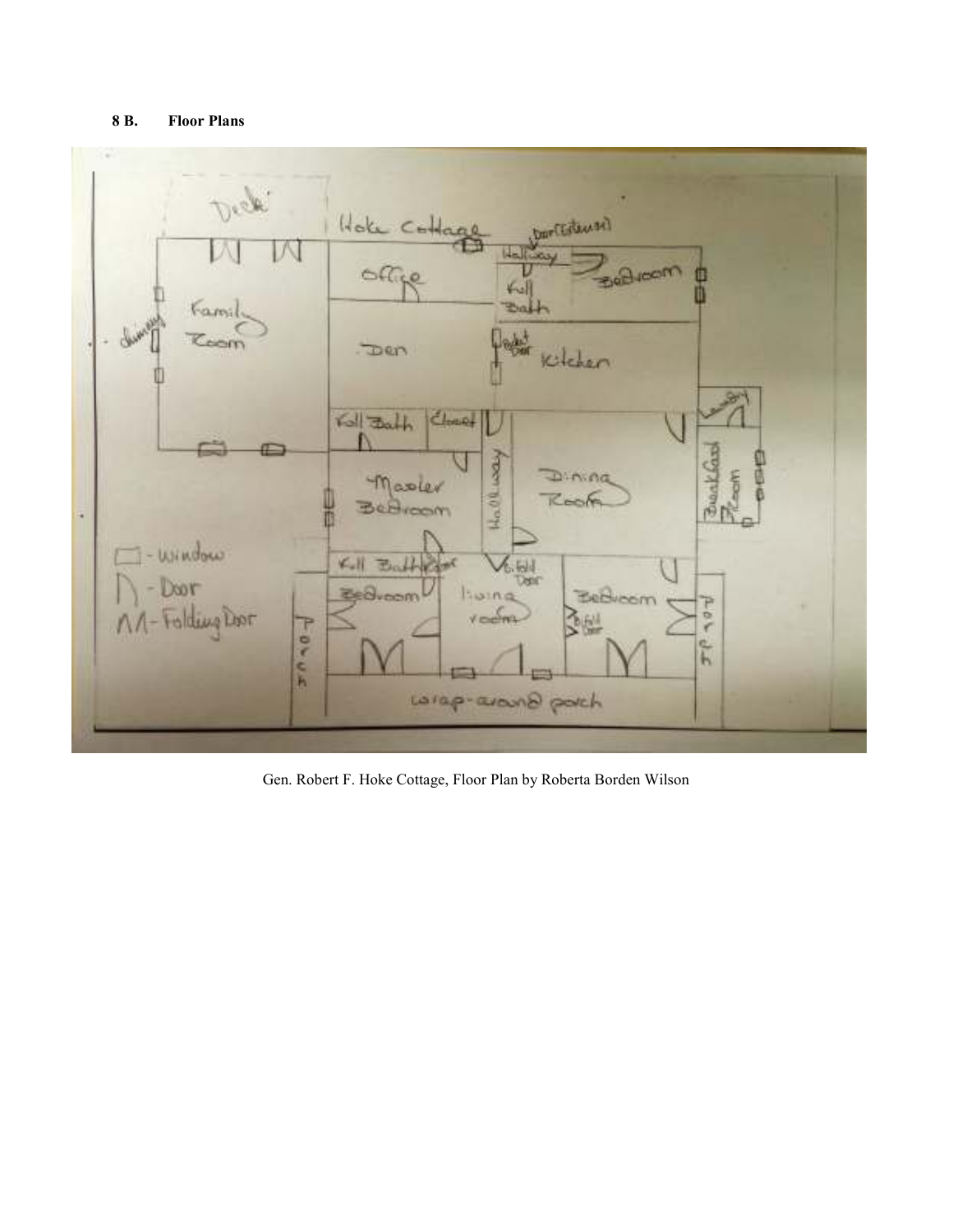# **8 C. Maps**



Landmark Map 1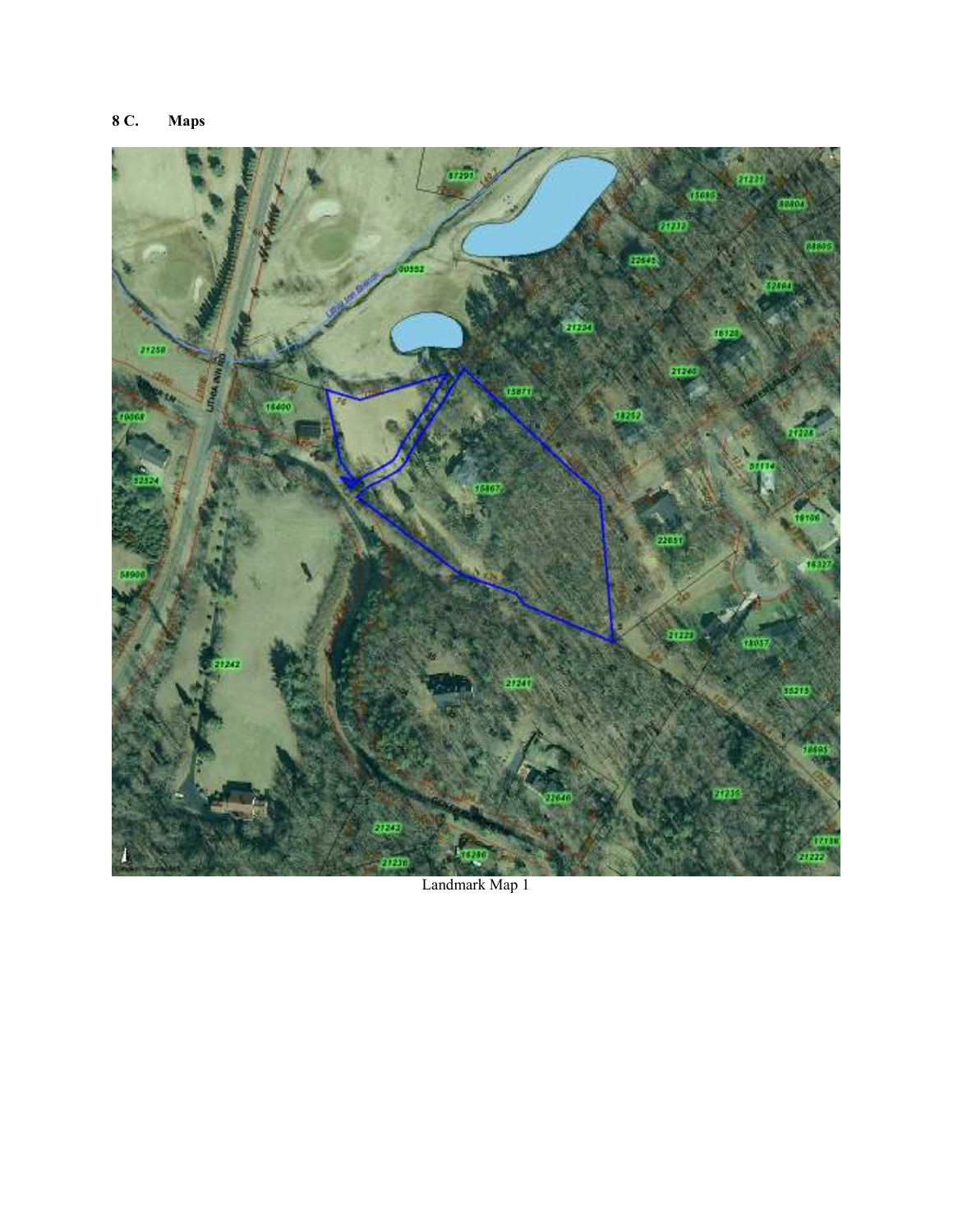

Landmark Map 2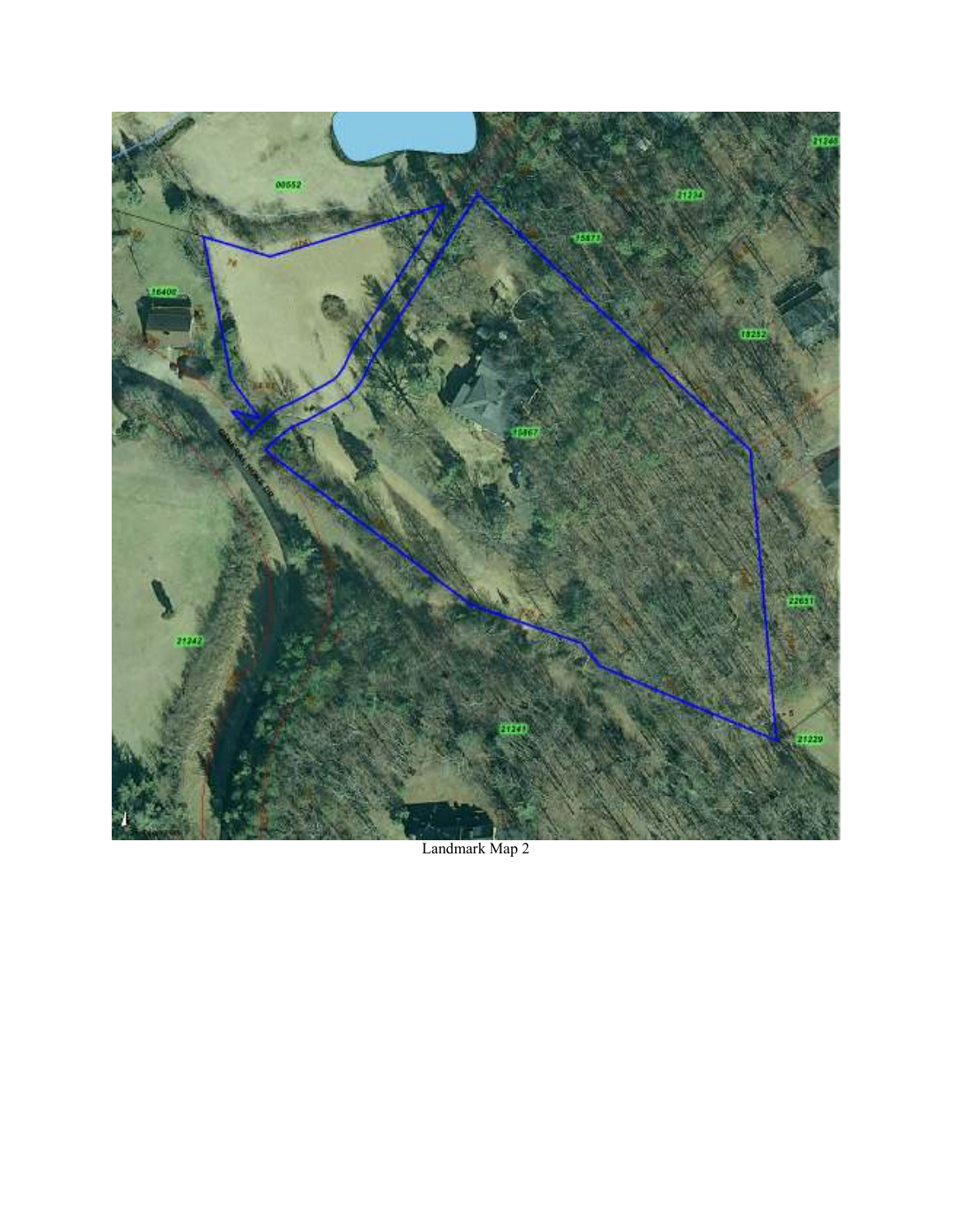# **8 D. Historical Significance**

The property on which General Robert F. Hoke built his cottage during the late nineteenth or early twentieth century was traced back by Lincolnton attorney Kemp Battle Nixon on April 28, 1945, to an original land grant for one hundred acres from King George III to John Lawn on December  $25$ ,  $1763$ .<sup>1</sup> Over the next thirty years the property was conveyed to three different individuals, with Henry Smith purchasing the property from Martin Friday on June 18, 1793. $2$ Henry Smith's ownership is significant to the associative history of this property because of his possible connection to Susanna Smith and George Smith, who are both buried less than forty yards to the west of the cottage. Henry Smith sold the property to Robert Williamson on August 16, 1811.<sup>3</sup> Robert Williamson sold the property to L. E. Thompson on December 29, 1842, and Thompson sold the property, which was described in the deed as "the tract of land whereon the said Robert Williamson resides, and known by the name of "Verdant Vale", to John Coulter in December 1843.<sup>4</sup> Coulter sold the property to Alexander Jacob Cansler on December 18, 1866, and Cansler conveyed the property to Major Henry W. Burton on January 7, 1867.<sup>5</sup> Henry W. Burton and his wife Sarah Burton acquired a tract measuring 93.5 acres from William Preston Bynum on May 7, 1875, which brought their total acreage to 266 acres.<sup>6</sup>

Henry W. Burton was born in Lincoln County on September 9, 1821, the son of Judge Robert Henderson Burton and Mary Fulenwider Burton.<sup>7</sup> Henry W. had ten siblings, two of which were Frances Burton, who married Colonel Michael Hoke and was the aunt of General Robert F. Hoke, and Augustus W. Burton, a local lawyer and successful business man.<sup>8</sup> Henry W. attended the University of North Carolina from 1837 to 1839, and married Sarah Hoyle on October 5, 1870, after both of her first two husbands, Martin Phifer and William J. Keenan (Union, South Carolina) died on March 9, 1853, and October 5, 1870, respectively.<sup>9</sup>

Henry W. Burton is the earliest owner of the property for whom there is documentation that the lithia water from the property's spring was sold for medicinal purposes. Five letters in the collection of the Lincoln County Museum of History in Lincolnton, North Carolina that date to 1875 and 1876 detail the written requests to Burton for his spring's water and the health conditions of the letters' authors. J. H. Rowell wrote Burton from Chester City, South Carolina

 1 "Verdant Vale", Robert F. Hoke Cottage Reference File, Lincoln County Historical Association, Lincolnton, North Carolina.

 $2$  Ibid.

 $3$  Ibid.

 $<sup>4</sup>$  Ibid.</sup>

<sup>&</sup>lt;sup>5</sup> Deed Book 45, Page 169 and Deed Book 45, Page 177. Lincoln County Register of Deeds, Lincolnton, North Carolina.

<sup>&</sup>lt;sup>6</sup> Deed Book 58, Page 158. Lincoln County Register of Deeds, Lincolnton, North Carolina.

<sup>7</sup> William L. Sherrill, *Annals of Lincoln County, North Carolina; Containing Interesting and Authentic Facts of Lincoln County History Through the Years 1749 to 1937*. 1967, 126.

 $^8$  Ibid.

<sup>9</sup> University of North Carolina at Chapel Hill and Kemp P. Battle, *Sketches of the History of the University of North Carolina, Together with a Catalogue of Officers and Students, 1789-1889* (Chapel Hill, N.C.: Pub. by the University, 1889), 103; Sherrill, *Annals of Lincoln County*, 207. Davyd Foard Hood, "Eli Hoyle House," National Register of Historic Places, National Register of Historic Places Nomination, on file at the North Carolina Historic Preservation Office, Raleigh, N.C., 1998, 15.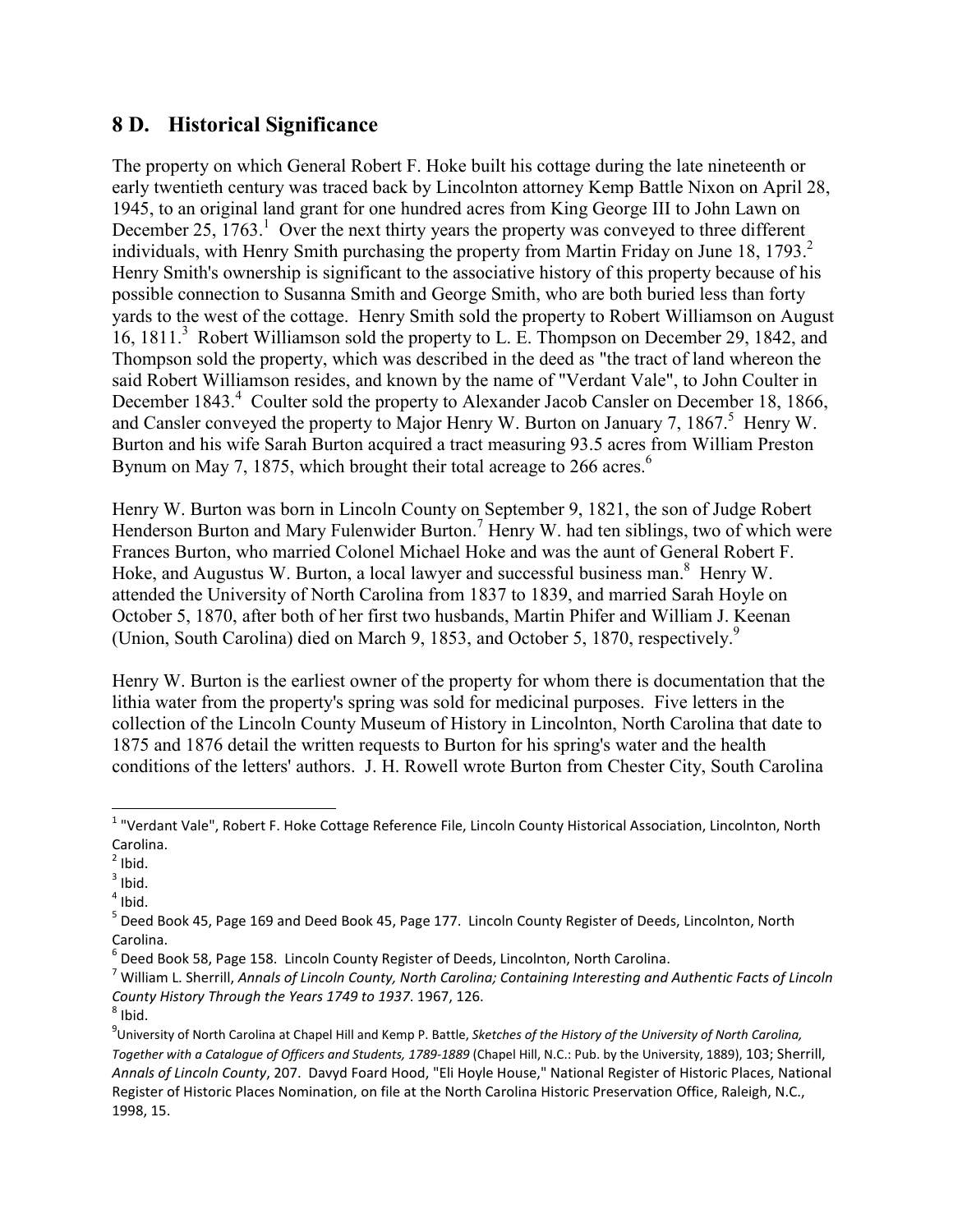on December 20, 1875, explaining that he heard of Burton's "mineral water" and desired a case because he was "very much depressed in bad heath, feverish...low and dull spirits having taken so much medicine and [in] general bad health."<sup>10</sup> D. F. Cannon of Phifer and Cannon, Concord, North Carolina merchants, enclosed two dollars and fifty cents in a letter of February 29, 1876, for water that they purchased to sell in their store. He explained to Burton that he was "sending by Express to day my keg for 10 gallons of water."<sup>11</sup> On April 11, 1876, Cannon mailed a letter with a second payment of two dollars and fifty cents, and explained that he was sending a keg for Burton to fill because they planned to "divide with other parties." Cannon further explained that "I have improved some and also the parties that is using it."<sup>12</sup>

In 1887, after being diagnosed with Bright's disease and receiving instructions from his physician to drink lithia water to improve his condition, Hoke returned to Lincolnton in search of this therapeutic water.<sup>13</sup> Hoke was undoubtedly familiar with Henry W. and Sarah Burton's endeavors at the Lithia springs and the distribution of the water for medicinal purposes because the Burton's were Hoke's uncle and aunt. Hoke and his family owned homes in Raleigh from 1875 through the 1890s, but Hoke's deteriorating health led him to seek the health benefits of the lithia water in Lincolnton.<sup>14</sup> He traveled back and forth between Lincolnton and Raleigh, as noted in the *Lincoln Courier* on August 2, 1895: "General Hoke who has been at the Lithia Inn for some time has returned to his home in Raleigh."<sup>15</sup>

Hoke formed the Lincoln Lithia Water Company in 1887, and on July 3, 1889 entered into a contract and agreement as the company's President with W. W. Wells of Lincolnton that "on or before the fifteenth day of October 1889 well and sufficiently prepare, make, kiln, and burn the brick necessary for the mason's work, and will well and sufficiently erect and furnish such masons work for the Hotel & Kitchen to be built at the Springs of said company situated two miles southeast of the town of Lincolnton, N.C. agreeable to the several drawing made by W. E. Ashley, Architect now of file."<sup>16</sup> The Lincoln Courier published an update on progress on the hotel on September 1, 1889:

"A new hotel which has been in course of construction for a while past will soon be completed. Already work has progressed sufficiently to convey an idea of the size and location of rooms both on upper and lower stories, also stairways, passages, etc. of the idea of the contract seems to be made it a very comfortable building from the fact that between the ceiling and weatherboarding they placed large sheets of paper double ply and press together with tar certainly will make

<sup>&</sup>lt;sup>10</sup> J. H. Rowell to Henry W. Burton, December 20, 1875. Miscellaneous Archives Collection, Lincoln County Historical Association, Lincolnton, North Carolina.

 $11$  D. F. Cannon to Henry W. Burton, February 29, 1876. Miscellaneous Archives Collection, Lincoln County Historical Association, Lincolnton, North Carolina.

<sup>&</sup>lt;sup>12</sup> D. F. Cannon to Henry W. Burton, April 11, 1876. Miscellaneous Archives Collection, Lincoln County Historical Association, Lincolnton, North Carolina.

<sup>13</sup> Daniel W. Barefoot, *General Robert F. Hoke: Lee's Modest Warrior* (Winston Salem, N.C.: John F. Blair Publisher, 1996). 342.  $14$  Ibid.

<sup>15</sup> *Lincoln Courier*, 2August 1895. This information was transmitted by email from Ann M. Dellinger to Jason Harpe on April 29, 2008.

<sup>&</sup>lt;sup>16</sup> "Lincoln Lithia Water Company/Lincoln Lithia Inn", Reference Collection, Lincoln County Historical Association, Lincolnton, North Carolina.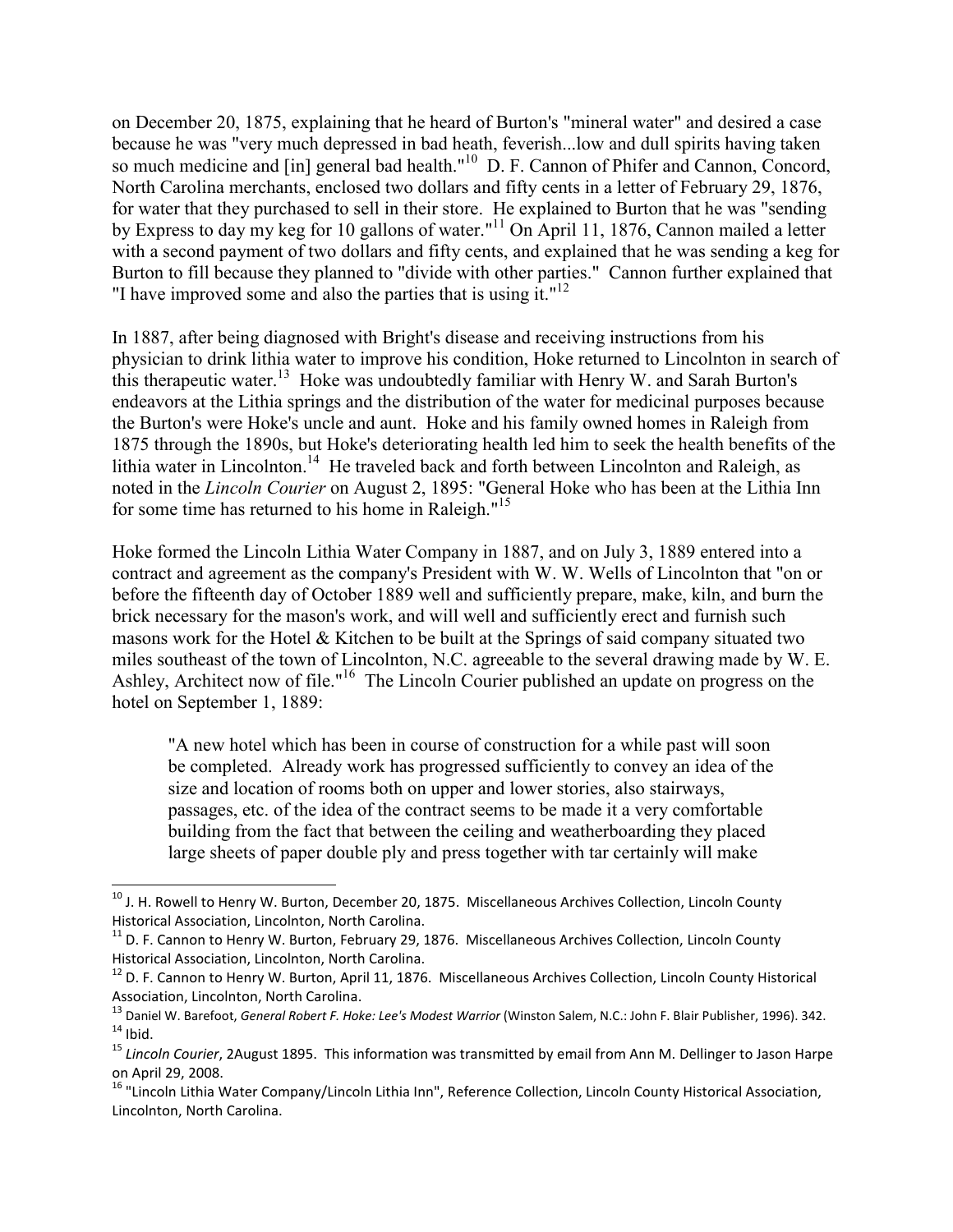the walls air tight. Simply the mention of this is only one of the many cautions to be observed in construction to make a building serve the purpose for which it is intended, viz: the home for invalids during the winter months or colder part of the season. We learn that every room in the building has already been engaged and will be occupied as soon as it is ready to receive visitors. When contemplated, the place will be inviting indeed, and judging from the size and location of the hotel proper it will be a pretty place, affording a attraction for pleasure seekers those who occasionally take a vacation as a respite from business and the busy scenes of life." $17$ 

The date of the hotel's completion is unknown, but it *The Lincoln Courier* stated in an article from August 8, 1890, that the "Lithia Inn opened for business."<sup>18</sup> The hotel was also mentioned in the the 1891 Motz murder trial in Lincolnton.<sup>19</sup> The *Lincoln Courier* reported on July 24, 1891, "Mr. R. W. Farr, recently proprietor of the Lithia Inn, and his excellent family, expect to leave Lincolnton this week for Johnson City, Tennessee, at which place they will take charge of the Hotel Carnegie. Mr. Farr and family made many warm friends here and we are all sorry to see them leave.<sup> $n^{20}$ </sup> The hotel was not frequented by tourists during the winter months, but it offered summer tourists a wide variety of entertainment and the pleasure of drinking the water from its spring. The Lincoln *County News* provided advanced publicity for the hotel's June 1, 1907 summer opening in their January 8, 1907 edition. The article explained that the hotel would "cater to summer visitors from all parts of the South," and give people a taste of what the "Government Medical Authorities [concedes] to be the second healthiest point in the United States. $121$ 

General Hoke traveled to Raleigh on October 7, 1907 to secure the charter for the Lincoln Lithia Club, and the *Lincoln County News* reported that the corporation's stockholders were scheduled to meet for the purpose of electing the club's officers and directors. Additionally, they would lay off lots on the property and determine which lot they would build their cottage.<sup>22</sup> The corporation received its charter from the Secretary of State on October 14, 1907, with the following incorporators: R. F. Hoke, W. A. Fair, W. E. Grigg, Claude B. Ramsaur, H. M. Victor, J. S. Wynne, and Ed. Chambers Smith. Their purpose was to "take over the property of the Lincoln Lithia Water Company and to bottle and sell the water of the Lincoln Lithia Springs and to conduct a hotel, etc."<sup>23</sup> The corporation held a stockholders meeting at the Lithia Inn on October 22, 1907, with stockholders present from Lincolnton, Raleigh, Durham, Charlotte, Greensboro, Wilmington, Alexis, Graham, Gastonia, Henderson, Kinston, Elizabeth, Clayton,

<sup>17</sup> "Lithia Spring Hotel," *The Lincoln Courier*, 1 September 1889.

<sup>18</sup> *The Lincoln Courier*, 8 August 1890.

 $19$  Ann M. Dellinger, "Lithia Inn," email message to Jason L. Harpe, April 29, 2008. "Lithia Inn" file in the Nancy Anthony Collection at the Lincoln County Historical Association, Lincolnton, North Carolina.

<sup>20</sup> *Lincoln Courier*, Friday, 24 July 1891.

<sup>21</sup> "Lincoln Lithia Inn To Open," *Lincoln County News*, 8 January 1907.

<sup>22</sup> "Club To Organize," *Lincoln County News*, 8 October 1907.

<sup>23</sup> "Lincoln Lithia Club," *Lincoln County News*, 15 October 1907. The purpose of the corporation was expanded in the *Lincoln County News's* October 22, 1907 edition, including "the bottling of ales, and mining of tin and iron ores, together with the operation of such a hotel and amusement features as the company may desire."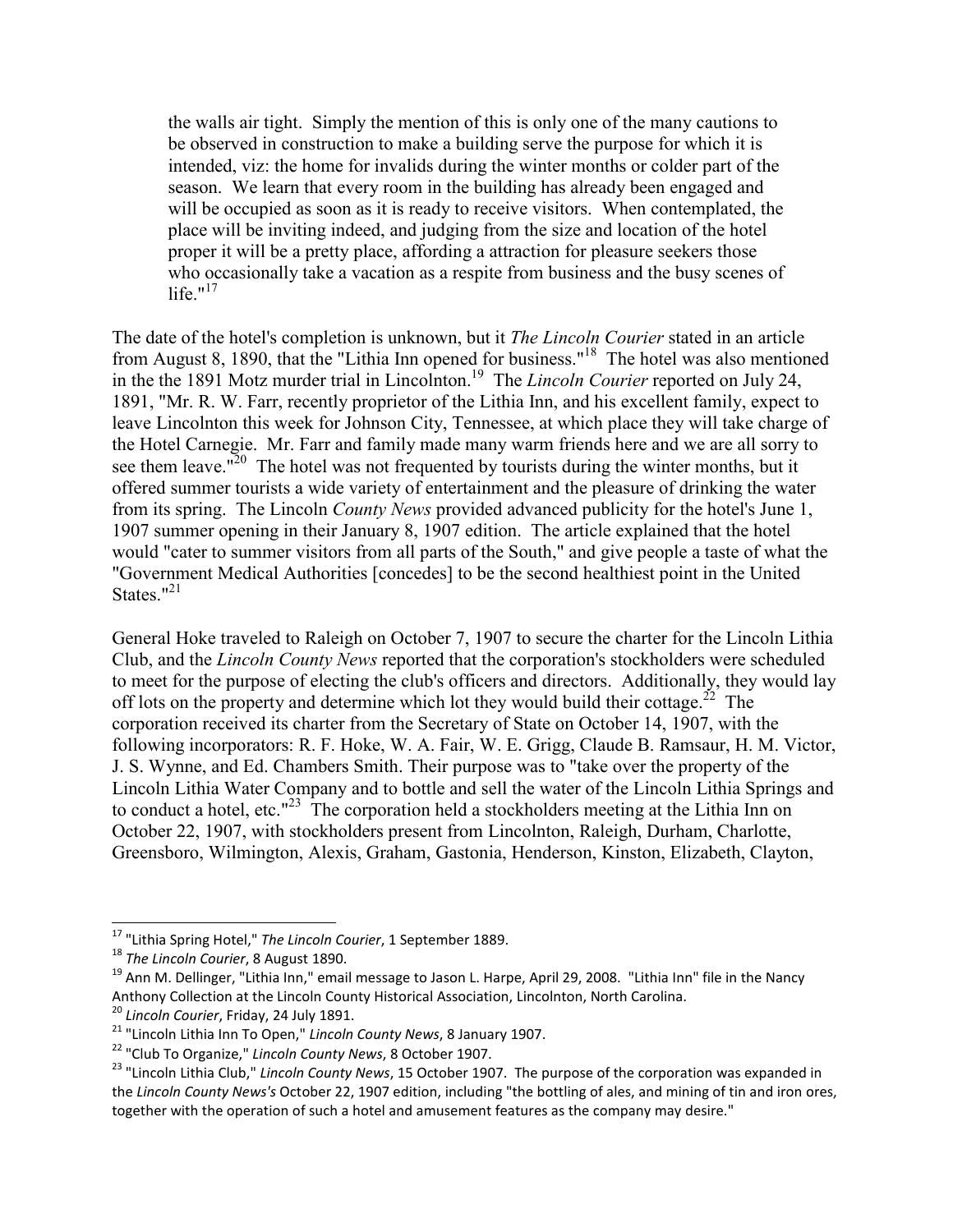Morganton, Hillsboro, Fayetteville, Lenoir, Newton, Wilson, Franklin, Statesville, Atlanta (Ga.), and Anniston  $(AIa.)<sup>24</sup>$ 

The Lincoln Lithia Water Company sold the property to the Lincoln Lithia Club, Inc. on February 17, 1908.<sup>25</sup> The *Lincoln County News* reported on March 3, 1908, that "Three expert landscape engineers from the Vanderbilt Estate, arrived yesterday and have begun work laying off the lots at the Lincoln Lithia Club."<sup>26</sup> On May 15, they updated their previous report, stating:

 "The lots at the Lincoln Lithia Club have been staked off and numbered and a large force of hands is now busy laying out the streets. There are 200 lots and everyone is in a desirable location. The engineers have done their work well and it is safe to say that every club member will be pleased, no matter what lot he draws. General Hoke reports that a stockholders' meeting will be held early in June, at which time the drawing for the lots will be made." $27$ 

The May 29, 1908 edition of the *Lincoln County News* provided the following note:

"Notice has been issued to the stockholders of the Lincoln Lithia Club, Inc. calling a meeting to be held at the Lincoln Lithia Springs on Tuesday, June 16th for the purpose of electing directors and the transaction of all other business necessary for the management of the incorporation. At this meeting it is proposed to draw for the lots that each stakeholder is entitled to. These lots are all staked out and numbered, and the streets are all cleared out so that each member can see the exact location of his lot. The lots all lie well and it is understood that a number of the members will soon erect their cottages. We feel that this is bound to be a great benefit to the town and surrounding country."<sup>28</sup>

General Robert F. Hoke died on July 5, 1912, at his cottage in Lincolnton, and he is buried at Oakwood Cemetery in Raleigh, North Carolina.

On October 26, 1920, a contract was filed at the Lincoln County Courthouse between Daniel E. Rhyne and the stockholders and officers of the Lincoln Lithia Club. The contract explained that Rhyne had "purchased a majority of the shares of the stock of said Lincoln Lithia Club and contemplates purchasing more shares," and there was a consideration for the stockholders that they would be able "to use and if they see fit carry away a reasonable amount of water from the spring on said premises for personal consumption without paying for said water or the right to enter thereon."<sup>29</sup> On October 28, 1920, Rhyne purchased the property from The Lincoln Lithia Club, with the exception of four lots in the proposed Lincoln Lithia Club development owned by

<sup>24</sup> "Lithia Club Incorporated," *Lincoln County News*, 22 October 1907. A full list of the stockholders is listed in this article.

<sup>&</sup>lt;sup>25</sup> Deed Book 99, Page 303-306. Lincoln County Register of Deeds, Lincolnton, North Carolina.

<sup>26</sup> *Lincoln County News*, 3 March 1908. This short reference is listed in Local and Personal section of the Lincoln County News on this date.

<sup>27</sup> *Lincoln County News*, 15 May 1908. This short reference is listed in Local and Personal section of the Lincoln County News on this date.

<sup>28</sup> "Stockholders Meeting," *Lincoln County News*, 29 May 1908.

<sup>&</sup>lt;sup>29</sup> Deed Book 133, Page 284. Lincoln County Register of Deeds, Lincolnton, North Carolina.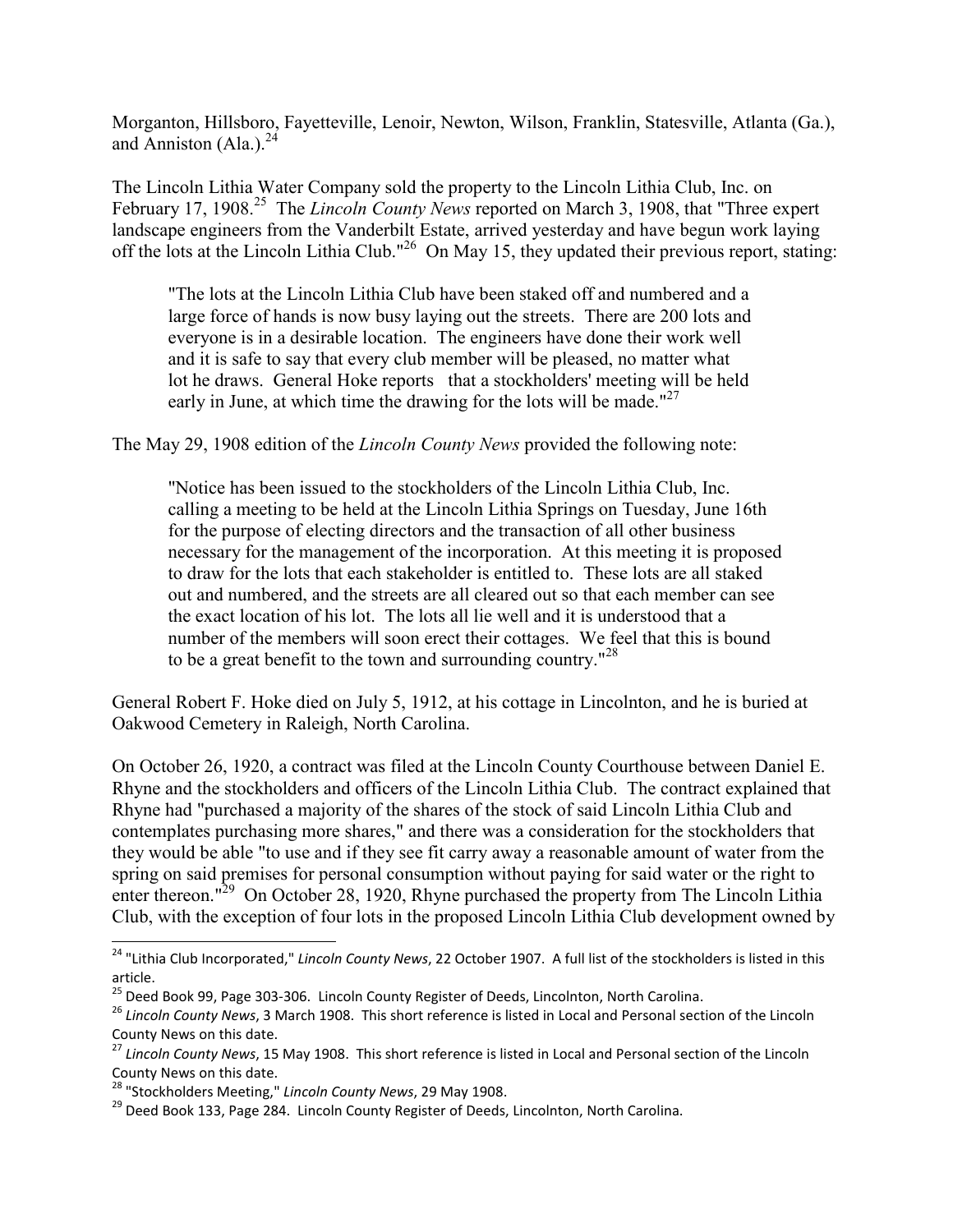Charles N. Evans of Cincinnati, Ohio, Bettie J. Houser of Birmingham, Alabama, R. P. Freeze of Hendersonville, North Carolina, and Mrs. Annie W. Southerland of Mount Olive, N. C.<sup>30</sup> These lots were denoted on a map of lots prepared in May 1908 for the Lincoln Lithia Club Community by Biltmore Nursery of Biltmore, North Carolina.<sup>31</sup>

Daniel E. Rhyne died on February 25, 1933, and on September 3, 1935, his executors, W. B. Rhyne, E. P. Rhyne, Paul C. Rhyne, Walter G. Rhyne, and H. A. Rhyne, sold the at public auction the Lincoln Lithia Club property to James A. Abernethy, Jr. (March 23, 1896 - December 27, 1973).<sup>32</sup> In September 1936, Abernethy and his wife relocated to Ft. Pierce, Florida because of failing health and his interests in Florida citrus farms.<sup>33</sup> Although maintaining ownership the hotel from afar, the Lithia Inn continued to operate under Abernethy's ownership. The Lithia Inn welcomed local civic organizations and politicians for anniversaries, celebrations, and commemorations, and secured notable performers to entertain its out-of-town guests. In 1937, they hosted Jack Wardlaw, former U.N.C. orchestra leader and performed with Guy Lombardo and His Royal Canadians, and welcomed Charles Brodt, a native of Chicago, as the Inn's chef. $34$ 

In 1938, there was local excitement over a visit to Lincolnton by an inspector of the Veterans Bureau in Washington to consider Lincolnton, among other cities, as the home of the new Veterans Hospital. Lithia Inn patrons and supporters felt it fitting to have the new Veterans Hospital in Lincolnton at the Lithia Inn to memorialize General Robert F. Hoke, a Confederate hero and visionary behind the Lincoln Lithia Inn and Lincoln Lithia Club property. The city formed committees on presentations, facilities, publicity, refreshments, arrangements, receptions, and roads to meet with the sub-committee of the Veterans' Hospital Committee.<sup>35</sup> The *Lincoln County News* was riddled in 1938 with articles of support from newspapers and individuals from Burke County, Catawba County, Cleveland County, and Gaston County. Lincolnton was not chosen by the Veterans Bureau, and James Abernethy, Jr. razed the Lithia Inn in 1940.<sup>36</sup> Abernethy held an auction to sell all of the old Lincoln Lithia Inn furnishings and fixtures on December 13, 1944.<sup>37</sup>

James A. Abernethy, Jr. and his wife, Edna Harris Abernethy, sold a portion of the original Lincoln Lithia Club property to local attorney Thomas J. Wilson and his wife Jane M. Wilson on June 12, 1952.<sup>38</sup> On September 15, 1994, Thomas J. Wilson and wife Jane M. Wilson sold the

 $30$  Ibid.

<sup>31</sup> Marvin A. Brown and Maurice C. York. *Our Enduring Past: A Survey of 235 Years of Life and Architecture in Lincoln County, North Carolina* (Lincolnton, N.C.: Lincoln County Historic Properties Commission, 1986), 144; Deed Book 101, Page 28, Lincoln County Register of Deeds, Lincolnton, North Carolina.

<sup>32</sup> Deed Book 168, Page 467, Lincoln County Register of Deeds, Lincolnton, North Carolina.

<sup>33</sup> "James A. Abernethy, Jr. To Move To Florida," *Lincoln County News*, September 24, 1936.

<sup>34</sup> "Jack Wardlaw Playing For Inn Dance Aug." *Lincoln County News*, January 26, 1947, and "Lithia Inn Has New Chef; Widely Experienced," *Lincoln County News*, July 1, 1937.

<sup>35</sup> "Committees for Lithia Inn Functioning in Big Way for Tuesday," *Lincoln County News*, May 5, 1938.

<sup>36</sup> "Lithia Inn Attracted Fashionable People," *Lincoln Times-News*, 20 April 1979.

<sup>&</sup>lt;sup>37</sup> "Auction Sale of the old Lincoln Lithia Inn Furnishings and Fixtures, Wednesday, Dec. 13, Beginning at 10 a.m.," *Lincoln County News*, 7 December 1944.

<sup>38</sup> Deed Book 288, Page 591-592.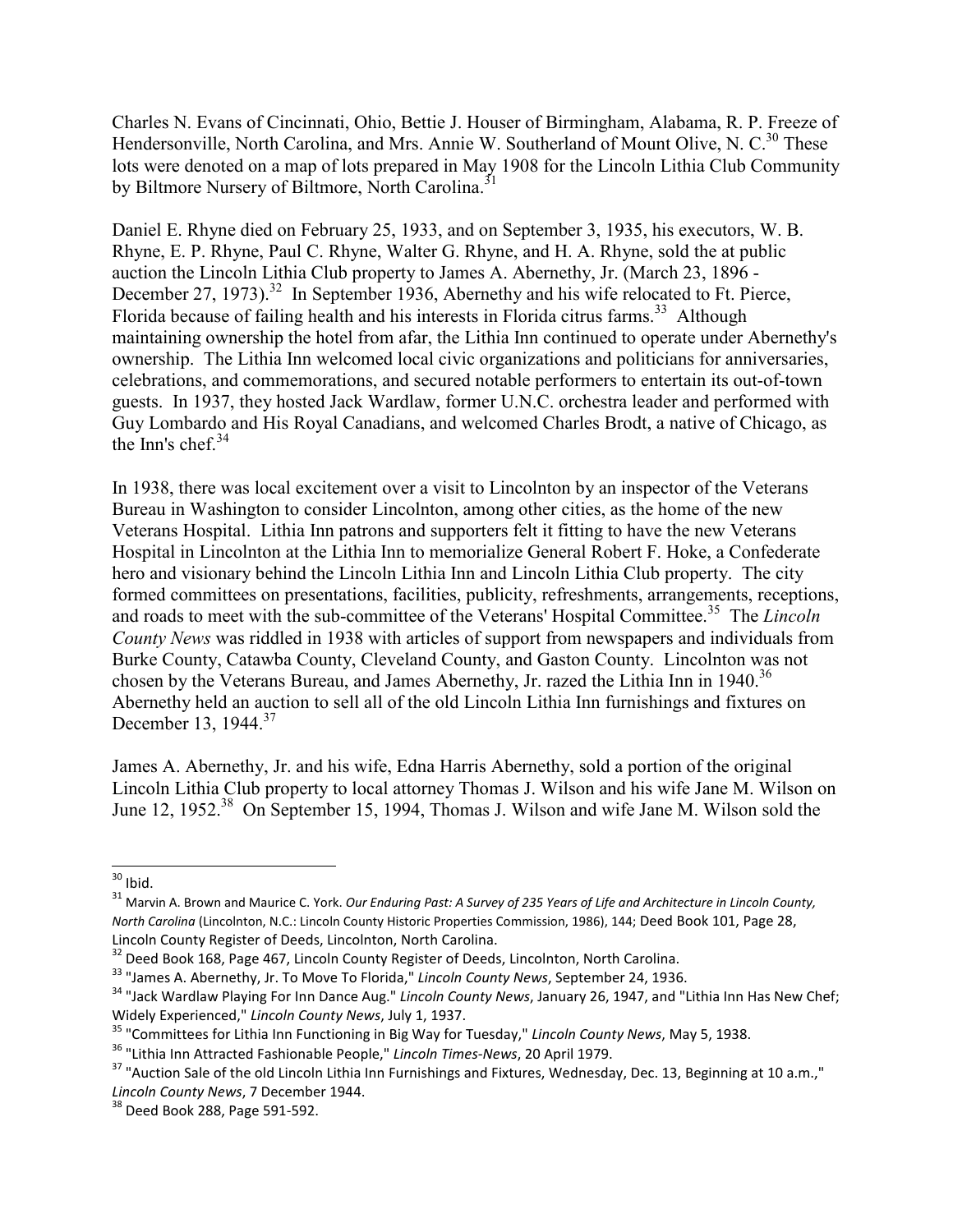property to their son Thomas J. Wilson, Jr., and on May 29, 2013, Thomas J. Wilson, Jr. conveyed the property to Robert Borden Wilson.<sup>39</sup>

# **8 E. Architectural description, significance and integrity**

The General Robert F. Hoke Cottage is located at 1200 General Hoke Drive in Lincolnton, Lincoln County, North Carolina at the southern end of the Lincoln Country Club property, near the intersection of Lithia Inn Road and General Hoke Drive. The property, rectangular in shape, is 4.72 acres and is located on both sides of a right-of-way owned by the City of Lincolnton that extends north from the cottage's paved private driveway through the Lincoln Country Club property. The property is bordered on the north and east by brick Ranch style homes of the Lincoln Country Club development, and Timberlake Drive bisects the development and terminates at the northeast edge of property on which the cottage is situated. A heavily wooded area located to the east of the cottage shades one of the property's original lithia springs. (The spring is enclosed by a cinderblock building built after Daniel E. Rhyne acquired the property in 1920, and bottled and sold the water through Lincoln Lithia Water Company.) A 1930s concrete shuffleboard court is located to the west of the house between the house and brick Ranch style house and a small pond at the property's western boundary.

The General Robert F. Hoke Cottage meets National Register Criterion C for architecture as a rare local example of a summer vacation cottage built during the late nineteenth century or early twentieth century. General Hoke built the cottage with a deep and commodious porch that wraps around three sides of the house at the crest of a hill two miles east of downtown Lincolnton near a natural lithia spring. Two bedrooms at the house's facade have two pairs of tall glass doors with divided lights and tall transoms that provide a plethora of natural light, and they open at each elevation to the gracious porch.

A paved, private driveway leading to the cottage's facade, south elevation, splits from General Hoke Drive as General Hoke Drive curves to the south and winds to an adjoining neighborhood at the property's southern boundary. The property slopes drastically to the west, towards the nineteenth-century gravestones of Susannah Smith and George Smith (both died before 1810), a 1930s shuffleboard court, a pond of the Lincoln Country Club golf course, and the City of Lincolnton's right-of-way. A brick walkway leads from the driveway at the house's southeast corner to the front porch and central entry at the house's south elevation, and a side porch and exterior entrance to the house's breakfast room at the east elevation. A brick wall to the east of the brick walkway at the house's east elevation is the property's largest hardscape feature, and set of seven brick stairs is set into the wall near the breakfast room at the house's northeast corner. This brick walkway runs the full length of the house and terminates at the house's north, rear elevation, where stone pavers lead to a bedroom and office at the house's northeast corner, and a family room built by the current owners in 1997 at the northwest corner. A small brick wall with four brick steps flanked by brick piers at the house's rear elevation reinforce a small natural area and lead to an in-ground swimming pool added by the Wilson family in 1965.

<sup>-</sup><sup>39</sup> Deed Book 881, Page 495 and Deed Book 2397, Page 776-780, Lincoln County Register of Deeds, Lincolnton, North Carolina.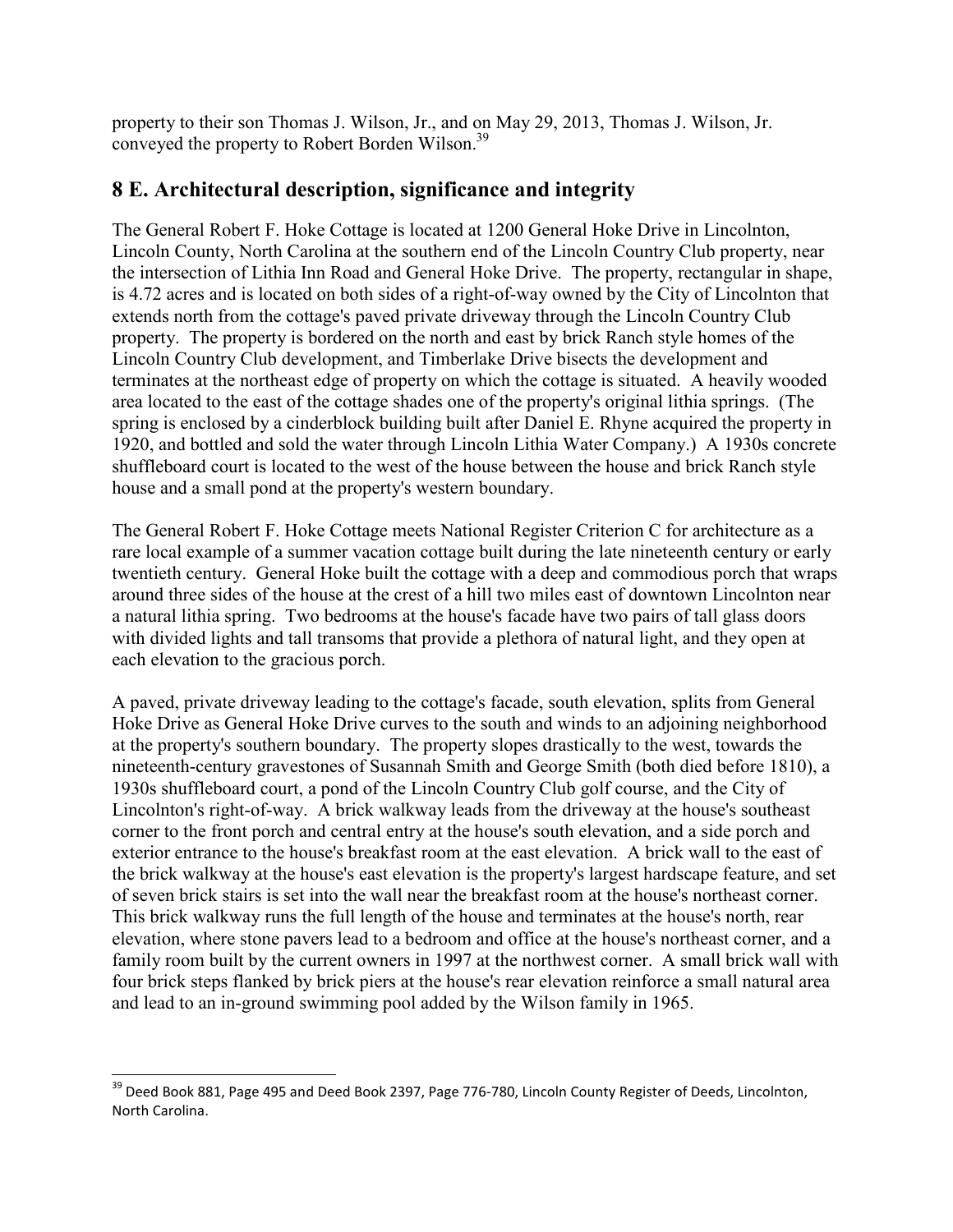The cottage is a single-story wood frame vacation home built by General Robert F. Hoke during the late nineteenth or early twentieth-century in a proposed community of the Lincoln Lithia Club development. The cottage was built on an exposed basement at its west elevation, with brick, asphalt, and wood as its basic materials. It stands atop a small hill with a north-south orientation, and is shaded on its north, south, and east elevation by large pines, cedars, oaks, and a monumental Dawn redwood tree planted on the property in 1993. The front yard has a large tulip poplar tree that arborists have dated to the early nineteenth century. Various historic resources such as two early nineteenth-century gravestones, a cinderblock springhouse (ca. 1920s), and an outdoor shuffleboard court (ca. 1930s) encircle the house.

## **Exterior**

The cottage measures 3,363 square feet and has a truncated hipped roof covered in asphalt shingles with a simple asphalt-shingled gable roof over a deep and wide, flat-roofed porch at the house's facade that also partially surrounds the house's east and west sides. The exterior is sheathed in wood weatherboard siding, and there are exposed rafters under the deep open eave overhangs. The cottage's foundation is laid in a running bond brick pattern, consisting entirely of courses of stretchers with the bricks in each successive course staggered by half a stretcher. Originally, the house rested on brick piers located at each of the house's corners and at the midpoint of each elevation, and the one of the house's previous owner's infilled the foundation with bricks between each of the original brick piers. A gable roof section extends north from the house's main body, and two gable roof wings built by the current owner in 1997 are located to the east and west of this section.

Two interior brick chimneys with corbeled caps rise from the house's interior, and a stone exterior chimney is located near the house's northwest corner at the gabled-roof wing that was added in 1997. The Wilson family removed an original interior chimney that was centrally located in the living room after they purchased the property in 1950, and they rebuilt all mechanical systems, covered the original plaster walls with wallpaper, and enclosed the back porch. In 1965, they installed the in-ground swimming pool, and an accompanying frame sidegabled pool house at the house's northwest corner.

The south facade is dominated by a deep and spacious front porch supported by square columns with curved brackets and a balustrade of square banisters painted white. A simple gable roof covered with asphalt shingles, sheathed with wooden siding painted yellow, and housing a pair of divided light casement windows surmounts the front porch. Eight wide brick steps painted white lead to the front porch from a brick walkway connecting the house to the driveway. A four-light wooden casement window that provides light to the basement is located to the east of the porch steps, and two six-over-six double hung wooden sash window that provide additional light to the basement are located to the west of the steps.

The central entry features a glass-and-wood front door flanked by large glass-and-wood sidelights. The door and sidelights are surmounted by rectangular transoms of twelve lights, and each have simple surrounds capped by simple molding. The porch floor is decked with pine tongue-and-groove boards painted blue that the current property owner installed in 2010 after a windstorm toppled a large tree damaging the porch's roof. The owner was able to salvage all of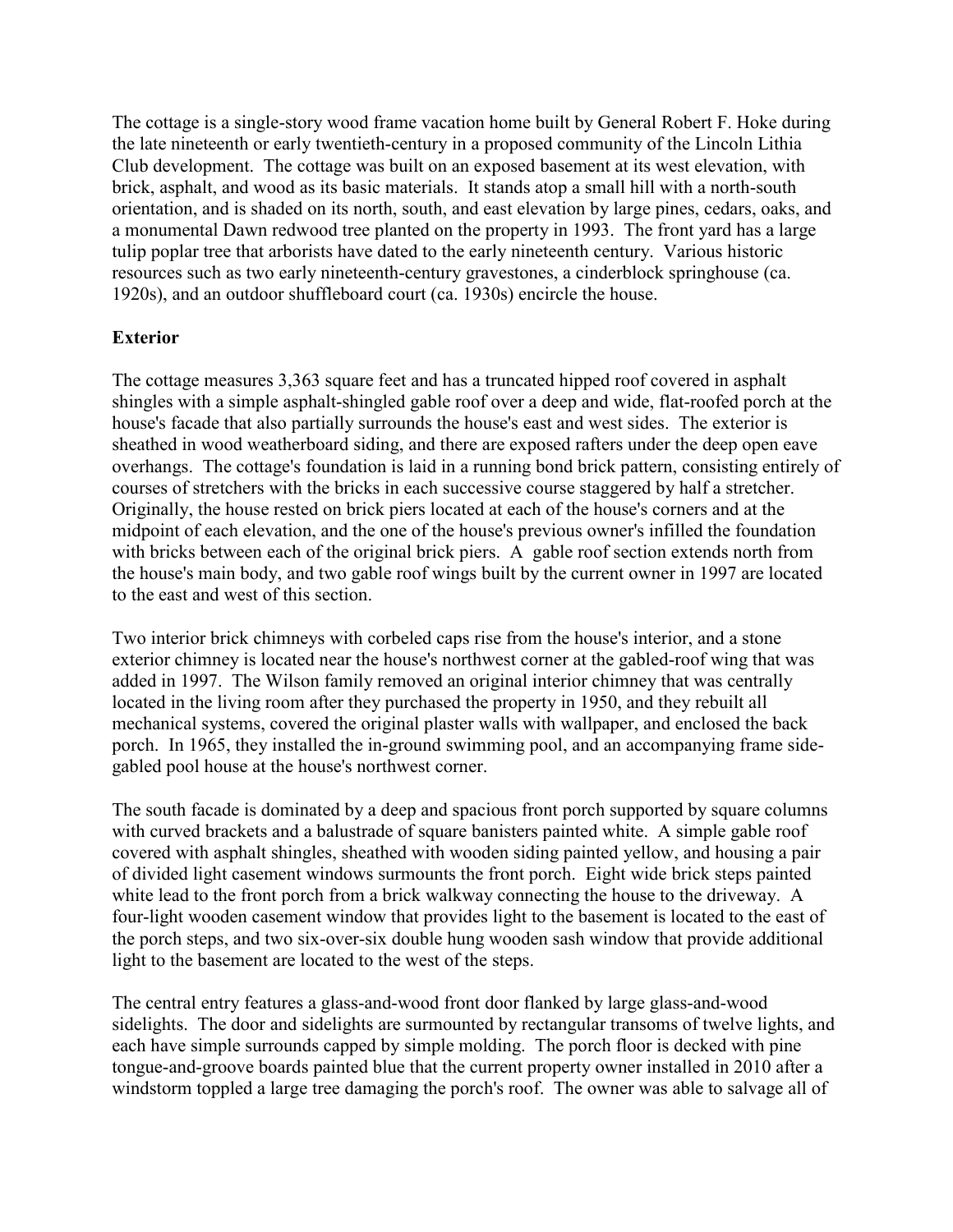the original damaged materials and reuse them to rebuild the porch's balustrade at the west elevation and entire porch floor. Pairs of glass-and-wood doors with sixteen-pane transoms surmounted by plain frieze and simple molding flank the central entry and open from the porch to bedrooms at this elevation. Each of these pairs of doors has wooden louvered shutters painted blue that rise the full height of the doors and transom.

The east elevation is partially covered at its southern corner by the porch, under which is a pair of glass-and-wood doors with divided lights with a sixteen-light transom and wooden louvered shutters that match the pairs of doors at the central entry and the west elevation. These doors provide a secondary entrance to the bedroom at the house's southeast corner. To the north of the porch is a ribbon of four-over-four double-hung wooden sash windows that provide light to the dining room at this elevation. A gable roof wing built by the current owner in 1997 to house a breakfast room and laundry room extends from this elevation. The wing is covered with asphalt shingles and has wood clapboard siding. The current owner planted an English knot garden outside the formal dining room at this elevation, and the 1997 breakfast room wing encloses the northern side of the garden. A French door at the wing's south elevation opens to the breakfast and laundry rooms, and a four-over-four double-hung wooden sash windows is located to the east of the door. A ribbon of three four-over-four double-hung wooden sash windows are located at the east end of the wing, and a pair of four-over-four double-hung wooden sash windows are located to the north of the window on the gable roof extension at the north of the main body. This window provides light to a bedroom at the house's northeast corner.

The north, rear elevation has a glass-and-wood door surmounted by a small gable roof eave supported by square wood columns and a small wooden deck. This doors opens to a bathroom and bedroom at the northeast corner. A four-over-four double-hung wooden sash window is located to the west of the door at this elevation. A side-gabled wing added by the current owners as a family room in 1997 extends from the house's northwest corner. The wing has two pairs of divided-light French doors with screen doors that are surmounted by two pairs of transoms with three lights. These doors open to a wooden deck that leads to the in-ground pool at this elevation.

The west elevation is partially covered at its southern corner by the front porch, under which is a pair of glass-and-wood doors with divided lights and a sixteen-light transom and wooden louvered shutters that match the pairs of doors at the central entry and the east elevation. These door provide a secondary entrance to the bedroom at the house's southwest corner. To the north of the porch is a pair of four-over-four double-hung wooden sash windows with wooden louvered shutters painted blue that provide light to the master bedroom at this elevation. A sixover-six double-hung wooden sash window provides light to the basement at this elevation, and a steel roll up door is located to the north of the window. The gable end of the family room extends from this elevation's northwest corner. This wing has a single-shouldered stone chimney flanked by six-over-six and two-over-two double-hung wooden sash windows. A paneled metal door leading to the basement is present under this wing.

## **Interior**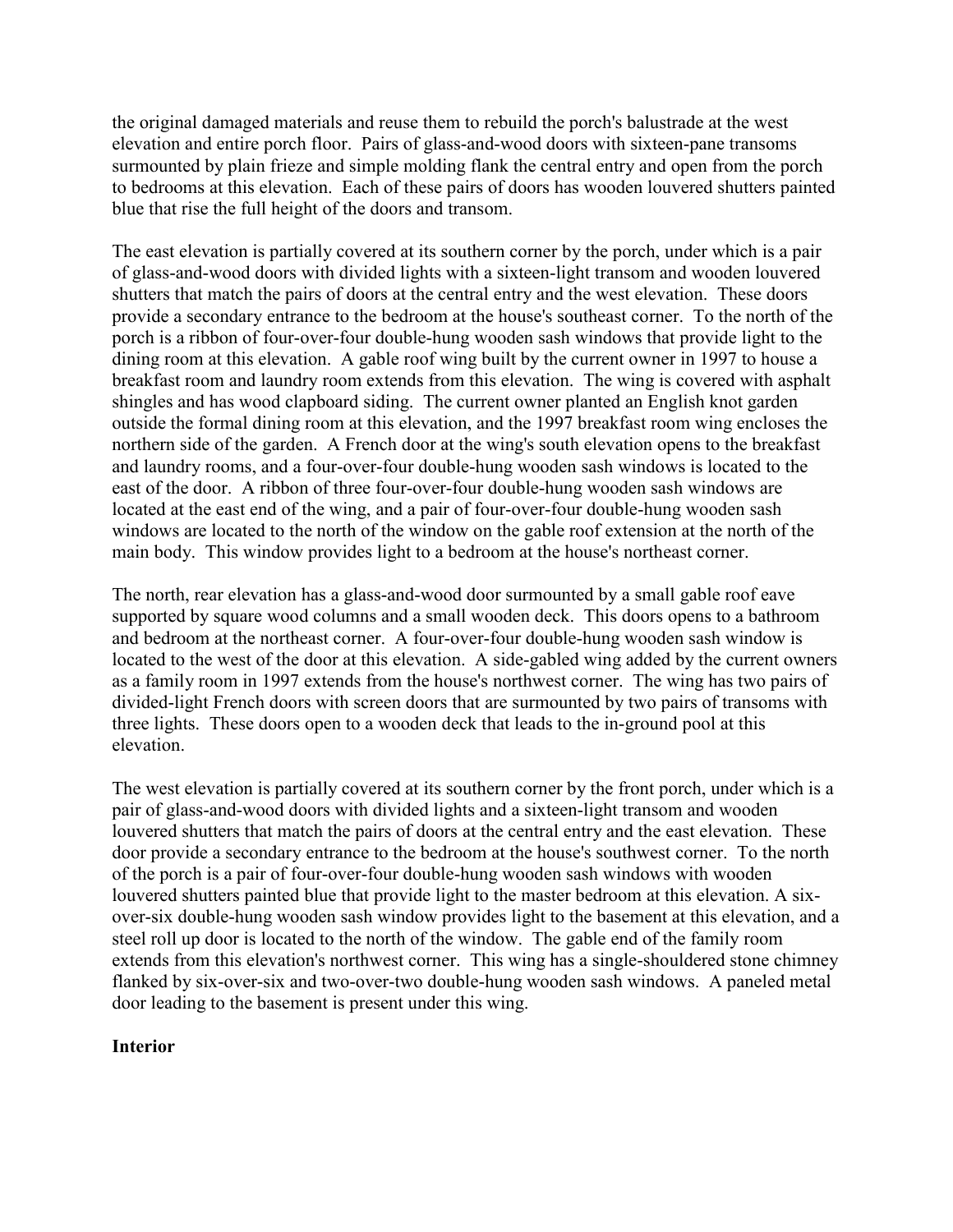The Robert F. Hoke Cottage retains some of its original interior details that include windows, doors, base and crown molding, wainscoting, flooring and plaster walls, but also has other interior renovations from the 1950s and 1997. The central entry opens to a large living room that measures eighteen feet two inches by fifteen feet. Bedrooms are located to the east and west of the living room, with access provided by paneled wooden doors with simple door surrounds. The living room has dentil crown molding, wainscoting, chair molding, and tall base molding with molded caps painted white and unpainted quarter round molding. An original interior chimney that rose from this room was removed by the Wilson family after they purchased the property in 1950. A paneled wooden door at the north end of the living room opens to a hallway that extends beyond the house's main body to the gable roof rear section. The hallway measures fifteen feet five inches by four feet ten and one half inches, and has its original crown, chair, and base molding, as well as its original pine flooring.

A formal dining room, kitchen, laundry room, breakfast room, full bathroom, and bedroom are located at the house's east elevation. The dining room measures eighteen feet three inches by fifteen feet five inches, and has its original pine flooring, dentil crown molding, wainscoting with applied molding to resemble raised panels, chair molding, and tall base molding with molded caps and unpainted quarter round molding. A tall and thin paneled wooden door is located at the room's southeast corner and opens to a closet. A paneled wooden door at the room's southwest corner opens to the hallway, and a second paneled wooden door leads to the kitchen, laundry room, and breakfast room. The current owner built the wing that includes the breakfast room and laundry room in 1997.

The kitchen measures twelve feet by fourteen feet and has pine flooring, walnut cabinetry, and modern appliances. The six feet by fourteen feet laundry room and the eleven feet three inch by thirteen feet eleven inch breakfast room have ceramic tile floors, and the walls are covered with sheetrock. The windows on the breakfast room's east wall, and the window and French door at its south elevation allow for ample sunlight.

Located to the north of the breakfast room and laundry room, at the house's northeast corner, is a bedroom that measures thirteen feet two inches by twelve feet three and one half inches. The bedroom has pine flooring, simple crown molding, and base molding with molded caps and unfinished quarter round molding. A pair of four-over-four double-hung wooden sash windows are located on the bedroom's east wall. A full bathroom measuring eight feet two inches by five feet three inches is accessible from the bedroom through a small rear hallway.

A small bedroom measuring thirteen feet by thirteen feet four inches is located at the house's southwest corner, and has paneled wooden doors that open to a living room at the bedroom's east wall, and a small hallway at its north wall. This bedroom has pairs of divided light doors on its south and west walls that open to the front and side porches. The small, four feet eleven inch by four feet three inch hallway leads to a five feet by eight feet by six inch full bathroom and a eighteen feet six inch by thirteen feet four and one half inch master bedroom. The master bedroom has original pine flooring, dentil crown molding, tall base molding with molded caps and unfinished quarter round molding, and paneled wooden doors on its north and south walls that lead to the hallway and a full bathroom that measures seventeen feet six inches by seven